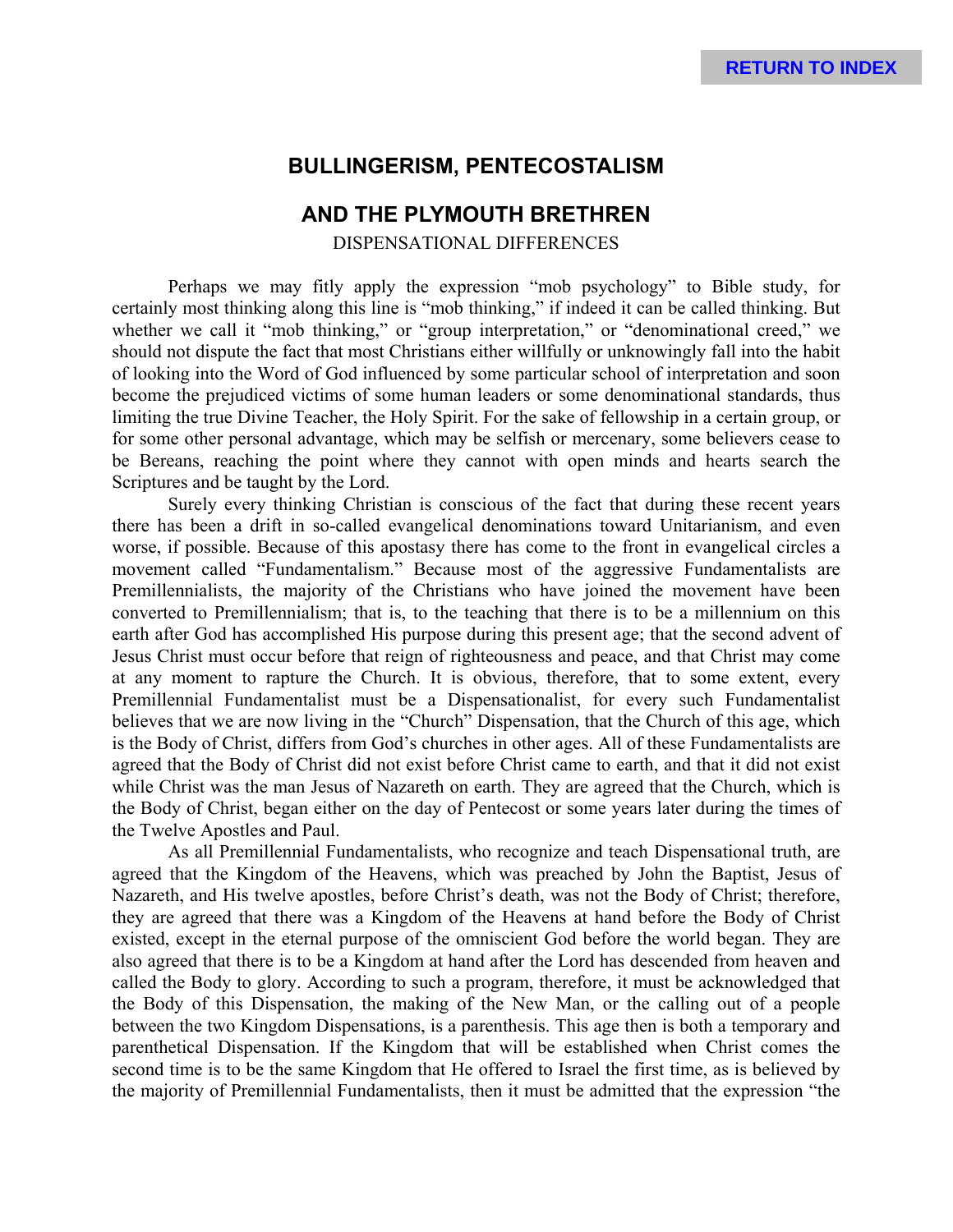postponement of the Kingdom" is not a human theory, but a Divine fact; that the Kingdom and the salvation of the nations are in abeyance until God by the Holy Spirit shall call "in Christ" the last member of the Church, which is His Body.

The majority of saved people, because of the influence of Historic Christianity, are identified with Postmillennial denominations, and have been taught that the Church of the antediluvian days, and Israel, and the present Church of Christ are all one and the same Church, passing through different stages; that Christianity, without the return of Christ, will conquer the world and usher in the reign of universal righteousness and peace. However, there are many who teach that the Church is the continuation of Israel, but who do not believe that there will be a millennium on the earth.

The Premillennialists, or Premillenarians, are subdivided into several groups. We are to consider three of these groups, as our subject suggests, "The Bullingerites," "The Pentecostalists," and "The Plymouth Brethren."

In spite of the fact that the members of these three groups believe in the same inspired Word of God and preach salvation through the blood of Christ, whom they acknowledge to be the eternal Son of God, and agree upon many other Christian Fundamentals, they can no more have fellowship together than can Fundamentalists and Modernists; at least, they do not, if they can. This is not strange, however, when we know that the Pentecostalists are subdivided into several groups that have no dealings with one another, and likewise the Plymouth Brethren, into more than several. The Bullingerites and the Plymouth Brethren have been engaged now for some years trying to straighten out each other dispensationally, and they are still at it. The Pentecostalists have been zealously active trying to show these other groups their great blunder in not accepting the Lord's entire program for this "Body" age; namely, "Holy Spirit Baptism" (a distinct experience or work separate from and subsequent to salvation), "Speaking with Tongues," "The Miraculous Gifts of the Holy Spirit," all of which can come only to those who have been obedient to the command to be baptized in water for the remission of sins and have submitted to the imposition of Pentecostalist hands.

Now with regard to the limits of this parenthetical Dispensation, these three groups differ. The first group we have called, "The Bullingerites;" not because of any disrespect for Dr. E. W. Bullinger, but for the same reason that we call the third group, "The Plymouth Brethren," the names generally given to these two groups. The Bullingerites are called "ultra-dispensationalists" by the two other groups, although the Plymouth Brethren are "ultra" from the viewpoint of the Pentecostal sits.

#### "BULLINGERISM"

Dr. E. W. Bullinger taught that Matthew, Mark, Luke, and John contain the Lord's messages to Israel; that Christ on earth was speaking to Israel; that Jesus Christ was a minister of the circumcision confirming the promises made unto the fathers by the prophets. Romans 15:8. He taught that Jesus of Nazareth offered the Kingdom to Israel. He taught that while Christ was on earth, He did not refer to the Body, which was a mystery hid in God from that Kingdom Dispensation. He taught that the Church which Christ promised that he would build was likewise not the Body of Christ.

Dr. Bullinger also taught that the Great Commission was not given by the resurrected Lord as the program for the Body of Christ during this Dispensation, but that it is to be God's program during the coming Kingdom Dispensation.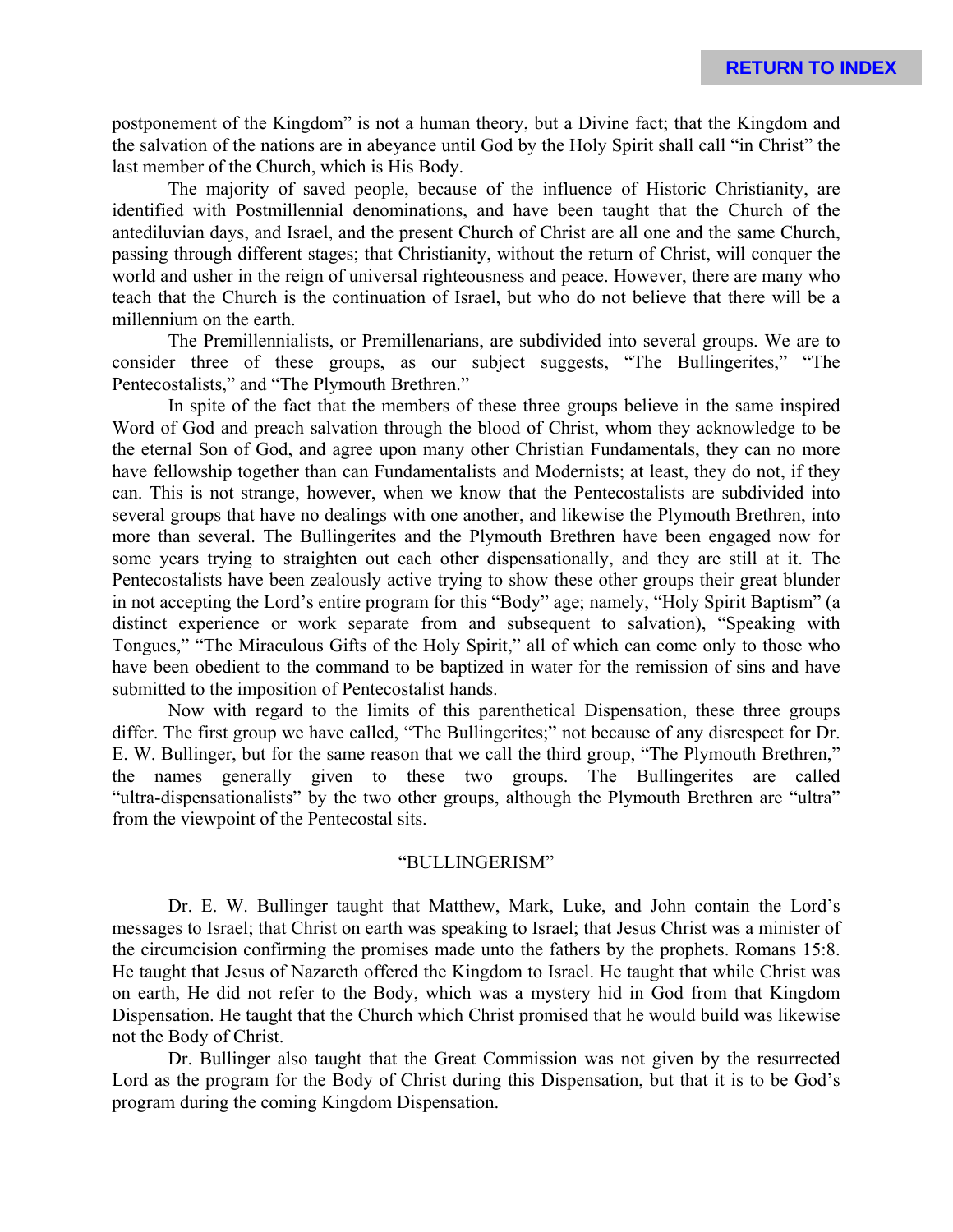Bullingerism designates the church which began at Pentecost as the Pentecostal church, different from the Church, or Body, which began after the close of the Book of Acts. According to Bullingerism, the nation Israel was also offered the Kingdom during the years of the Pentecostal church, until near 62 A. D. (or later) when the offer was withdrawn and the judgment of God pronounced by Paul upon Israel, in the language of Isaiah 6:9 and 10, and recorded in Acts 28:25 to 28. After that judgment was pronounced, the mystery which had been hid was revealed and that was the beginning of the Body of Christ. With the revelation of the mystery, Bullingerism teaches that the sign age came to an end, and with the cessation of signs and miracles, which were for the Jews, water baptism and the Lord's supper had no place in the Body of Christ. The epistles which Paul wrote after he pronounced God's judgment upon Israel are designated "post-kingdom epistles" or "prison epistles" or "the epistles of the mystery" as the mystery is mentioned thirteen times in these last epistles of Paul.

Bullingerism teaches that the writings of James, John, and Peter, including Revelation, have primary reference to Israel and the Kingdom, rather than to the Body of Christ. Israel, and not the Body of Christ, is to be the Bride of Christ. According to Bullingerism, therefore, the body in I Corinthians 12:13 is not the Body of Christ of the mystery, and the rapture of the present Body is not set forth in I Thessalonians 4:13 to 18, but in Philippians 3:19 to 21.

Bullingerism teaches that the Body of Christ will be called to glory before the Great Tribulation; that after the Tribulation there is to be the restoration of the Kingdom to Israel, with the return of Israel's Messiah to bring about the restitution of all things spoken by the mouth of the holy prophets since the world began. According to this teaching, the Kingdom offered to Israel by the Twelve Apostles, in the land of the Jews, and by the Apostle Paul, outside of the land of the Jews, was prepared from the foundation of the world, whereas the Body of Christ was chosen from before the foundation of the world; and therefore, the Pentecostal church and the Church which is His Body could not be identical. During the Pentecostal Dispensation Gentiles received salvation through the Abrahamic covenant. Galatians 3:8 to 16.

Bullingerism teaches against an intermediate state, but objects to the expression "soul-sleeping," claiming that Dr. Bullinger never taught soul-sleeping. According to Bullingerism, Paradise, or the third heavens, is to be after the present (second heavens) shall pass away with the present earth.

#### PENTECOSTALISM

Pentecostalism teaches that the Church began on the day of Pentecost and that the program of the second of Acts and the program of the nineteenth of Acts is still the program for the Church today. Their message is, therefore, "repent and be baptized for the remission of sins and ye shall receive the gift of the Holy Spirit." The evidence of Holy Spirit baptism is unchanged, "speaking with tongues." Pentecostalism claims that the nine gifts of the Holy Spirit, mentioned in I Corinthians 12:5 to 9, should be found among the members of the Body of Christ, and would be, if it were not for unbelief. Some Pentecostalists believe that the former rain fell on the early Church of Acts and that the latter rain is now falling upon those identified with modern Pentecostalism. Knowing that apostolic miracles included raising the dead and drinking poison, some Pentecostalists are consistently endeavoring to duplicate or perpetuate these and other apostolic signs. While some Pentecostalists claim that the Church is Israel, others believe that after the rapture of the Church the Lord will again deal with Israel. Pentecostalism applies to the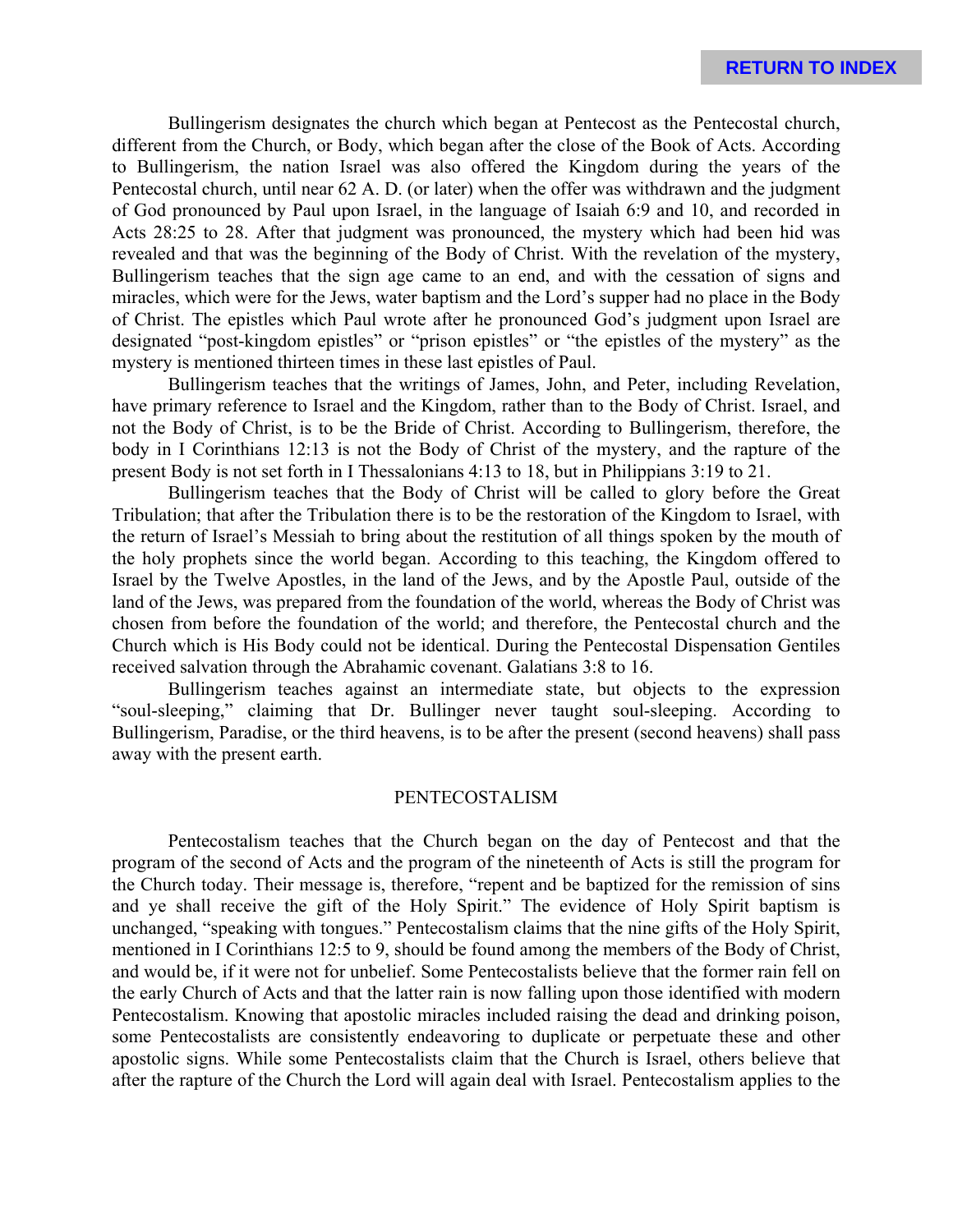Church any truth from the Old Testament Scriptures or from the four Gospels that will support their doctrines and most of them magnify their experiences above the Word of God.

But one point that we would emphasize is that they are sincere and undoubtedly consistent in refusing to surrender the signs of the Book of Acts and hold on to water baptism. The last Scriptural record of any believer's baptism is in the nineteenth chapter of Acts. In connection with that water baptism, we find the imposition of hands, Holy Spirit baptism, speaking with tongues, miraculous healing, and casting out demons. That is the Scriptural order of the Pentecostal church of the Bible and the attempted program of present Pentecostalism. Are they consistent or inconsistent? If the present Church (Body) Dispensation began on the Day of Pentecost and more than twenty years later the disciples at Ephesus observed the above order, why not observe it today?

That is the question of Pentecostalism. Bullingerism has a Scriptural answer. The Plymouth Brethren have not.

### THE PLYMOUTH BRETHREN

In referring to the Plymouth Brethren we do not speak disrespectfully of those who claim to be Undenominational Brethren for surely they have been used by the Lord as the custodians and preachers of the faith once-for-all delivered to the saints. We should all praise the Lord for their loyalty to His Word. Moreover we are thinking especially of all brethren among the Premillennial Fundamentalists who have accepted the Dispensational teachings of Mr. John Darby and his associates. Many of the undenominational Brethren have very much limited their usefulness by placing great emphasis on the fact that the Church is not a denominational organization, but the One Body of Christ, including all who have been redeemed by the blood of Christ and then refusing to have fellowship at the one table which is for all members of the one Body. This refusal is either because some members of the Body may not agree with their views concerning "pastorless" assemblies or because they cannot accept some other "Brethren" doctrine. This has simply made another sect, or other sects, of them, which undoubtedly was not the purpose of the man of God whom they followed. Surely Mr. Darby recovered some blessed truths for the Church. Any student of the Word of God should praise the Lord for him and other Brethren expositors. Except in one or two points I would agree with Mr. Darby's Dispensationalism rather than with that of Dr. Bullinger.

If there is such a thing as a popular interpretation of Dispensationalism among Premillennial Fundamentalists, it is this interpretation which we have designated "The Plymouth Brethren" interpretation. By the leading Christian Fundamental Bible Schools this interpretation has been rather generally adopted. By the leading Christian Fundamental magazines, as well as by some of the aggressive Fundamentalist pastors and teachers among the evangelical denominations, this interpretation has been accepted and propagated, especially during the past thirty years; and it has apparently become the standard for truth in different associations of Fundamentalists.

According to Plymouth Brethren Dispensationalism, the Church of this present Dispensation began on the Day of Pentecost; therefore we are living today in the same Dispensation. For some unexplained reason much of the program of the "Acts" Church has been dropped by them as unnecessary in the Body of Christ today. They are generally agreed that both the Lord's supper and water baptism have an important place during this Dispensation, although there is some disagreement as to the importance of the former and the mode and significance of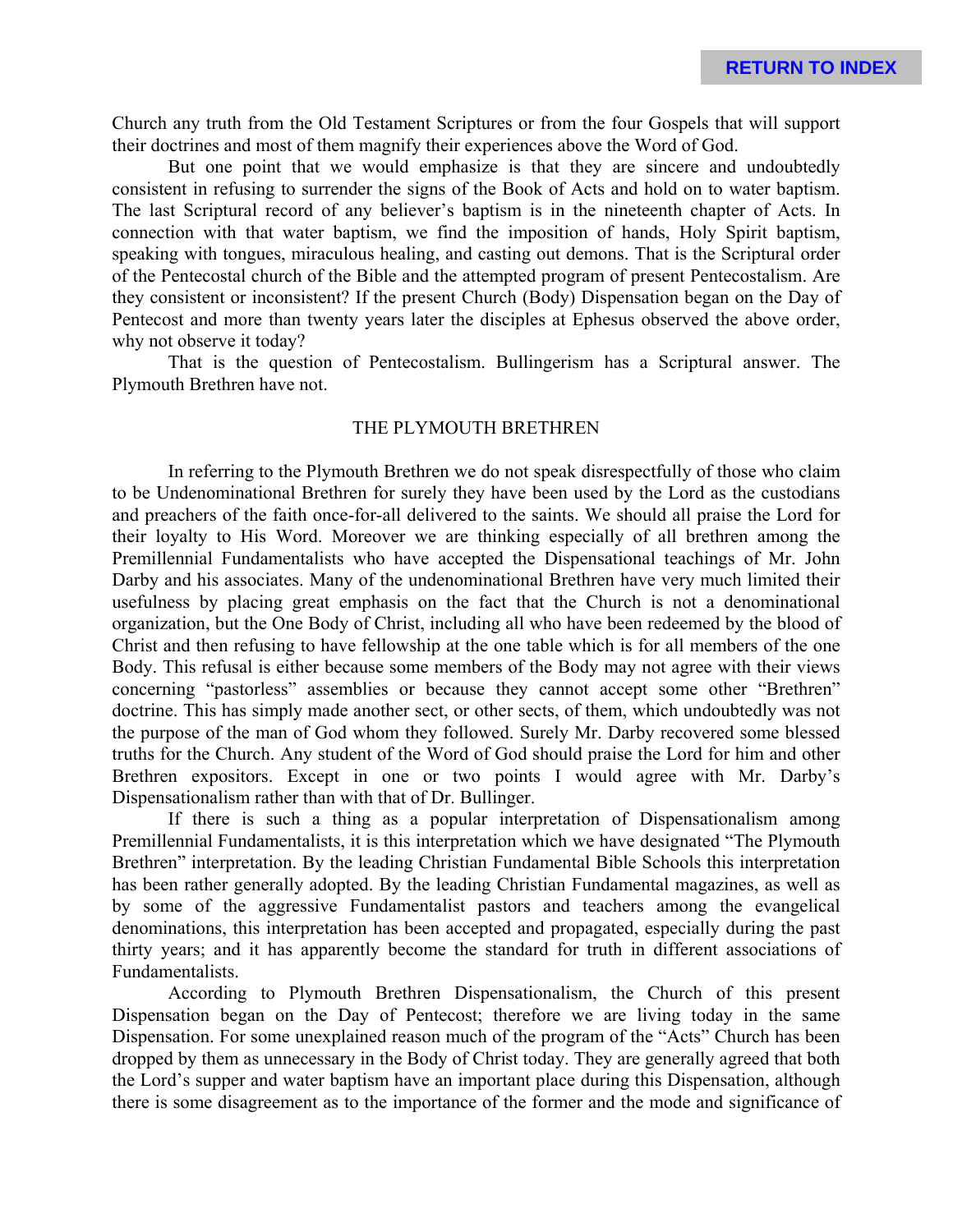the latter. Some teach and practice household immersion; others, believers' immersion. Some who accept Plymouth Brethren Dispensationalism sprinkle infants and adults. But as we said there are among them those who assemble without a regular pastor, refuse to break bread with those who believe it is Scriptural to have a regular pastor, and also there are a number of different "pastorless" groups of Plymouth Brethren that exclude members of other groups from the Lord's supper, for some doctrinal differences. Not all of the Fundamentalists who have accepted Plymouth Brethren Dispensationalism believe that the so-called Great Commission, recorded in the closing verses of Matthew, is for the Church of this age. Likewise they are disagreed as to whether or not the so-called Lord's prayer is for the members of the Body of Christ. Some of their outstanding teachers say that water baptism is a Kingdom ordinance while the Lord's supper is a Church ordinance; that they are not in any way connected.

There is a difference of opinion among Plymouth Brethren interpreters as to how long after the Day of Pentecost there was an overlapping of the Jewish Kingdom program; or transition period. They are not agreed as to whether God's order is still, "to the Jew first." They are not fully agreed as to whether or not Paul was out of the will of God when he became a Jew to the Jews in the temple at Jerusalem and elsewhere. But they are all agreed that the Church, which is the Body of Christ, began on the Day of Pentecost. They quote to support this view the words of Paul, recorded in Galatians 1:13, "I persecuted the Church of God."

Most Plymouth Brethren interpreters are Pre-tribulation Premillennialists. They divide the Scriptures into Dispensations numbering from seven to nine. But for our particular purpose in this message we again emphasize the fact that they teach that the present Dispensation has remained unchanged since the Day of Pentecost; and yet they offer no Scriptural explanation as to why the gifts of the Spirit in the twelfth chapter of First Corinthians are not found among members of the Body of Christ today, or why the signs mentioned in the closing verses of the sixteenth chapter of Mark do not follow those who believe. In fact there are many Plymouth Brethren Dispensationalists who believe that some of the signs, such as healings and other miracles, should be found among the members of the Body today. However, if they are not found, it does not seem to trouble them much. Neither do they attempt any intelligent exegesis that will convince any earnest soul that the order found in the nineteenth chapter of Acts in the year 54 A. D. is not God's order for the Church today.

Their general Dispensational teaching is set forth in the Bible prepared by Dr. C. I. Scofield. But he found the Scriptural explanation as to why signs are not for this Dispensation.

## DR. C. I. SCOFIELD AND APOSTOLIC SIGNS

Dr. C. I. Scofield's teaching has been generally accepted in why we called the popular Dispensational interpretation among Premillennial Fundamentalists, although his Dispensationalism is extremely "ultra" and objectionable to the Pentecostalists and not sufficiently "ultra" to satisfy the Bullingerites. Bullingerism was entirely too "ultra" to satisfy Dr. C. I. Scofield except in that most Important teaching that he found as the explanation for the cessation of signs. It is at this point that I differ with Plymouth Brethren Dispensationalism and agree with Dr. Scofield. If one must be called Bullingerite because he believes in a truth revealed to him by the Holy Spirit which the same Spirit also revealed to Dr. E. W. Bullinger, then he had better bear the name than give up the truth. I cannot accept much of the teaching of Dr. Bullinger, but I do accept this most important truth which both Dr. Bullinger and Dr. Scofield accepted as God's truth, which every student of the Word of God must accept or cease to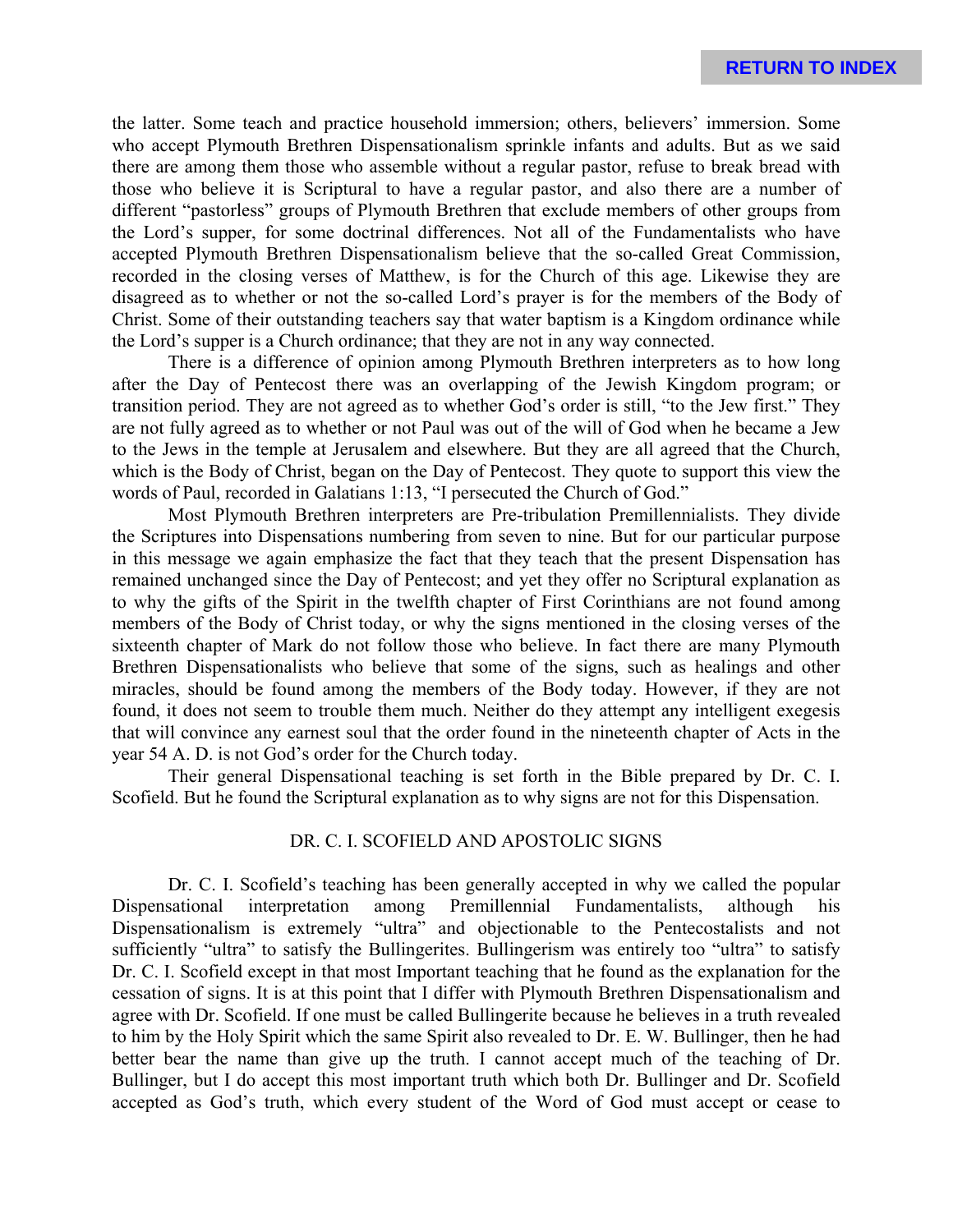condemn and criticize Pentecostalism namely, that a Dispensational change took place with the close of the Book of Acts. I do not agree with Dr. Bullinger that another body began there or that there was purely a Kingdom Dispensation from Pentecost to that time, or that there were two different bodies, or that Israel is to be the Bride of Christ. With regard to the to Gospels and all of the Word of God I believe that all Scripture that will stand the test of Body truth, that will not frustrate the Grace of God, or pervert the Gospel of Grace, is for the members of it Body of Christ, and I have learned that multitudes of Christian believed this same truth, although they thought they believed other wise. I believe that there was an overlapping of the Kingdom until Israel was finally set aside by God. And I believe that that truth is clearly stated in a message written by a Christian missionary and endorsed by Dr. C. I. Scofield. That message is printed and distributed by the Bible Institute Colportage Association of Chicago in pamphlet form and is entitled "Tongues, Signs, and Visions, Not God's Order for Today." The introduction was written by Dr. C. I Scofield. In this introduction he says, "Never has there been greater need, both on the mission field and here at home among the churches of a clear word of testimony concerning this important part of divine revelation. I am glad to commend it unreservedly."

On page 5 of this pamphlet the writer states, "After repeated study of the Epistles written after Paul's arrival at Rome, I am convinced that in them is found a curative teaching for all of to present-day delusions and fanaticisms found among many of the most sincere saints in the Church." Remember Dr. Scofield's words "I am glad to commend it unreservedly."

On that same page the writer states that those who contend the sign gifts are still in the Church are deceived by Satan.

On that same page the writer says, "From Romans 9 to 11, it is evident that Israel was set aside nationally before the close of the Acts. That the Jew is in the forefront right down to the end of the Acts cannot be disproved." Remember the words of Dr. Scofield, "I am glad to commend it unreservedly."

On page 12 the writer states, "Jewish rites, vows and ceremonies were in vogue among the truly regenerated even down to the close of the Book of the Acts period. But the Epistles unfold grace, and reveal light for the elimination from the Church of the last vestige of Judaism."

On page 15 the writer states that the sign gifts of I Corinthians 12 were "operative only during the Book of the Acts period."

On page 17 he states, "There is no foundation in the Word of God for the prevailing popular doctrine of 'divine healing'."

On page 19 he states, "A careful study of the Epistles, especially of the latest Epistles of Paul, which give the normal course of the Church during the present dispensation, would dismount all from their hobbies, eliminate the last vestige of Judaism from their lives."

On page 21 the writer states, "After this clear revelation of the mystery hid in God from all ages, removing the Jew from the position of superiority . . . . which kept the Jew in the forefront right on to the close of the Book of the Acts." Remember Dr. Scofield's words, "I am glad to commend it unreservedly."

I have often been accused of teaching Bullingerism simply because I believe that which Dr. C. I. Scofield has endorsed without reservation, this message which was copyrighted in the year 1920. And I repeat that I would take my stand with Dr. Scofield in the Plymouth Brethren School of interpretation rather than endorse the Bullingerism dispensationalism as outlined above. In searching the Scriptures, under the guidance of the Holy Spirit, I have endeavored to do some individual thinking apart from any group interpretation, just as Dr. Scofield did in his endorsement of this message. My Dispensational views are not acceptable to the group who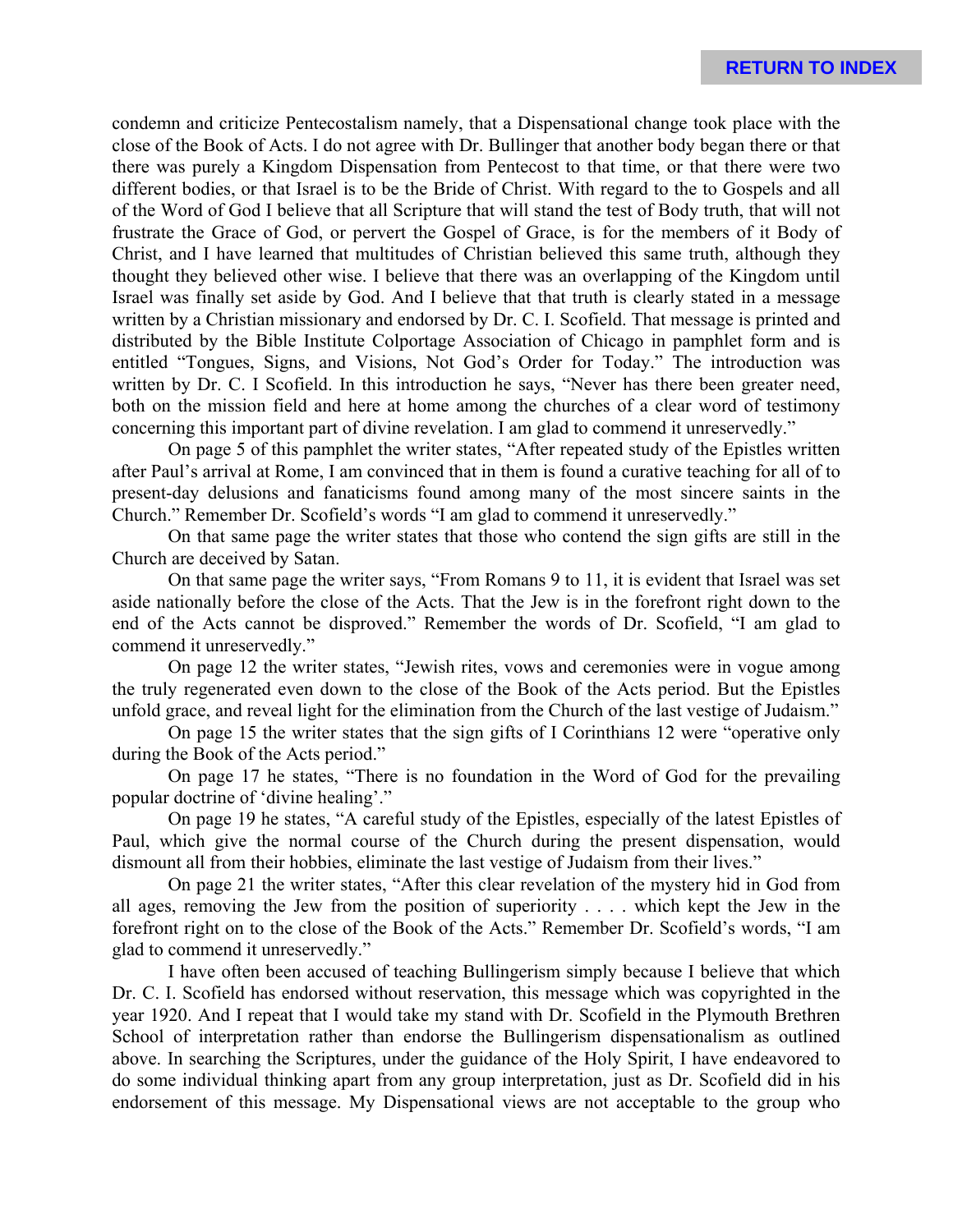stand for Bullingerism. But I have applied the same principle mentioned in this pamphlet for the elimination of water baptism along with the signs.

No one has called Dr. Scofield a Bullingerite because he believes that apostolic signs and the sign gifts of the Holy Spirit ceased with the close of Acts; notwithstanding the fact this is one of Dr. Bullinger's strongest arguments to support what others call his ultra-dispensational views.

Many who have accepted the Plymouth Brethren interpretation agree with Dr. Bullinger that The Great Commission is not the program of the Body of Christ during this dispensation, but they are not called Bullingerites for this reason. It is only when the student of the Word teaches that water baptism ceased with the close of Acts that he is called a Bullingerite.

The truth quoted from this pamphlet came to me five years before I ever read a line from the pen of Dr. Bullinger. But my contention is, that the writer of this message is not consistent in applying this Dispensational principle for the elimination of signs and failing to apply the same principle for the elimination of water baptism after Israel lost their priority rights and were set aside, as a nation, with the close of the Book of Acts.

### ISRAEL - SIGNS - WATER BAPTISM

It is now my purpose to show that miracles and signs were introduced by the Lord for the benefit of Israel, along with water baptism in connection with the proclamation of the Kingdom. Centuries before Jesus of Nazareth was introduced by John the Baptist, God foretold His coming for the purpose of saving Israel and establishing the Messianic Kingdom. I quote from Isaiah and Ezekiel.

Isaiah 35:4 to 6:

"Say to them that are of a fearful heart. Be strong, fear not: behold, your God will come with vengeance, even God with a recompense; He will come and save you. Then the eyes of the blind shall be opened, and the ears of the deaf shall be unstopped. Then shall the lame man leap as an hart, and the tongue of the dumb sing; for in the wilderness shall waters break out, and streams in the desert."

Ezekiel 36:24 to 27:

"For I will take you from among the heathen, and gather you out of all countries, and will bring you into your own land. Then will I sprinkle clean water upon you, and ye shall be clean; from all your filthiness, and from all your idols, will I cleanse you. A new heart also will I give you, and a new spirit will I put within you; and I will take away the stony heart out of your flesh and I will give you an heart of flesh. And I will put my Spirit within you, and cause you to walk in my statutes, and ye shall keep my judgments, and do them."

Several hundred years after God promised to Israel this Divine Deliverer, who was to come with healing signs, and this national restoration with cleansing water, John the Baptist "came into all the country about Jordan, preaching the baptism of repentance for the remission of sins." Luke 3:3.

"And as the people were in expectation (or suspense), all men mused (or debated) in their hearts of John, whether he were the Christ (Messiah) or not." Luke 3:15. What did John answer? "I indeed baptize you with water."

"And he confessed, and denied not; but confessed, I am not the Christ." John 1:20.

"And they asked him, and said unto him, Why baptizest thou then, if thou be not that Christ, nor Elias (Elijah) neither that prophet?" John 1:25.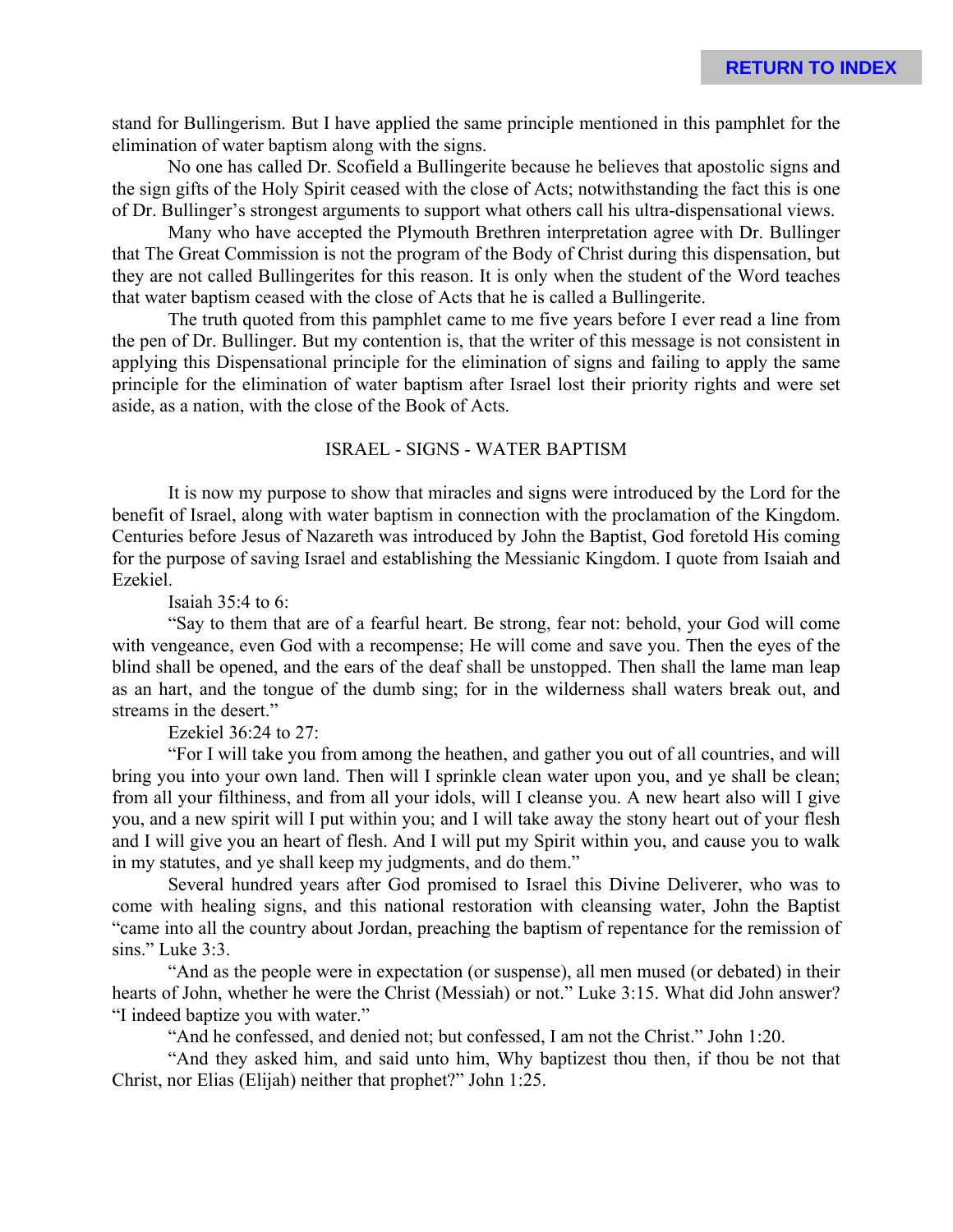"But that He (Christ) should be made manifest to Israel, therefore am I come baptizing with water." John 1:31.

Let us give serious and unbiased thought to this most significant statement, and most significant it is in the study of the purpose and meaning of water baptism. Israel had long Practiced the divers baptisms mentioned in Hebrews 9:10, and therefore water baptism at this time was not an innovation except as to its new significance. If all the people were in expectation, and their expectation was based upon Ezekiel's prophecy, should not Israel have expected the use of water in connection with their national Deliverer and deliverance? And why should they not have asked the question, "why baptizest thou then, if thou be not that Christ, nor Elijah?" They were expecting Messiah or Elijah to baptize with water. For what purpose? "That Messiah might be made manifest to Israel."

The Holy Spirit filled the heart and mouth of the father of John the Baptist to say of John, "And thou child, shalt be called the prophet of the Highest; for thou shalt go before the face of the Lord to prepare His ways; to give knowledge of salvation unto His people by the remission of their sins." Luke 1:76 and 77.

According to the same chapter of Luke, verses thirty-one to thirty-three, the Lord had come to take David's throne. According to the seventy-first verse, the Lord had come that Israel "should be saved from our enemies, and from the hand of all that hate us." According to the seventy-fourth verse, "Delivered out of the hand of our enemies, and from the hand of all that hate us."

Surely this was nothing less than the fulfillment of Isaiah 35:3 to 5, and Ezekiel 36:24 to 26, quoted above. "Your God will come with vengeance and recompense; He will come and save you." He will come with signs. "He will take you from among the heathen, and gather you out of all countries, and will bring you into your own land." "And ye shall be clean." He will come with water.

As John the Baptist went before the face of the Lord to prepare His ways, he went into Judea, the land of the Jews, saying, "Repent ye: for the Kingdom of Heaven is at hand." Matthew 3:2. Israel's Kingdom was at hand, because Israel's King was at hand. God had come to deliver them from the hand of their enemies, for Jesus of Nazareth was God, and as He came to fulfill Isaiah 35:4, He was going to prove it and manifest Himself to Israel by fulfilling Isaiah 35:5 and 6, with miracles and signs.

But let us remember that John the Baptist did no miracle. John 10:41.

John the Baptist came baptizing with water; and as he came fulfilling the Jewish Scriptures, his baptism must have been the fulfillment of those Scriptures. He bore witness to Israel that Jesus of Nazareth was their Messiah. As John came baptizing with water, but did no miracles, so the Messiah came doing miracles but not baptizing with water. John 4:2. The miracles of the Messiah were to manifest Him to Israel and were done in connection with the proclamation of the Kingdom of heaven.

"Ye men of Israel—Jesus of Nazareth, a man approved of God among you by miracles, and wonders and signs, which God did by him in the midst of you, as ye yourselves also know. . . ." Acts 2:22.

To Israel, God proved that Jesus was their Messiah, the Divine Deliverer promised in Isaiah 35:4. He proved it by doing through Jesus of Nazareth the miracles foretold in Isaiah 35:5 and 6.

Hear the words of Jesus of Nazareth, recorded in John 5:36.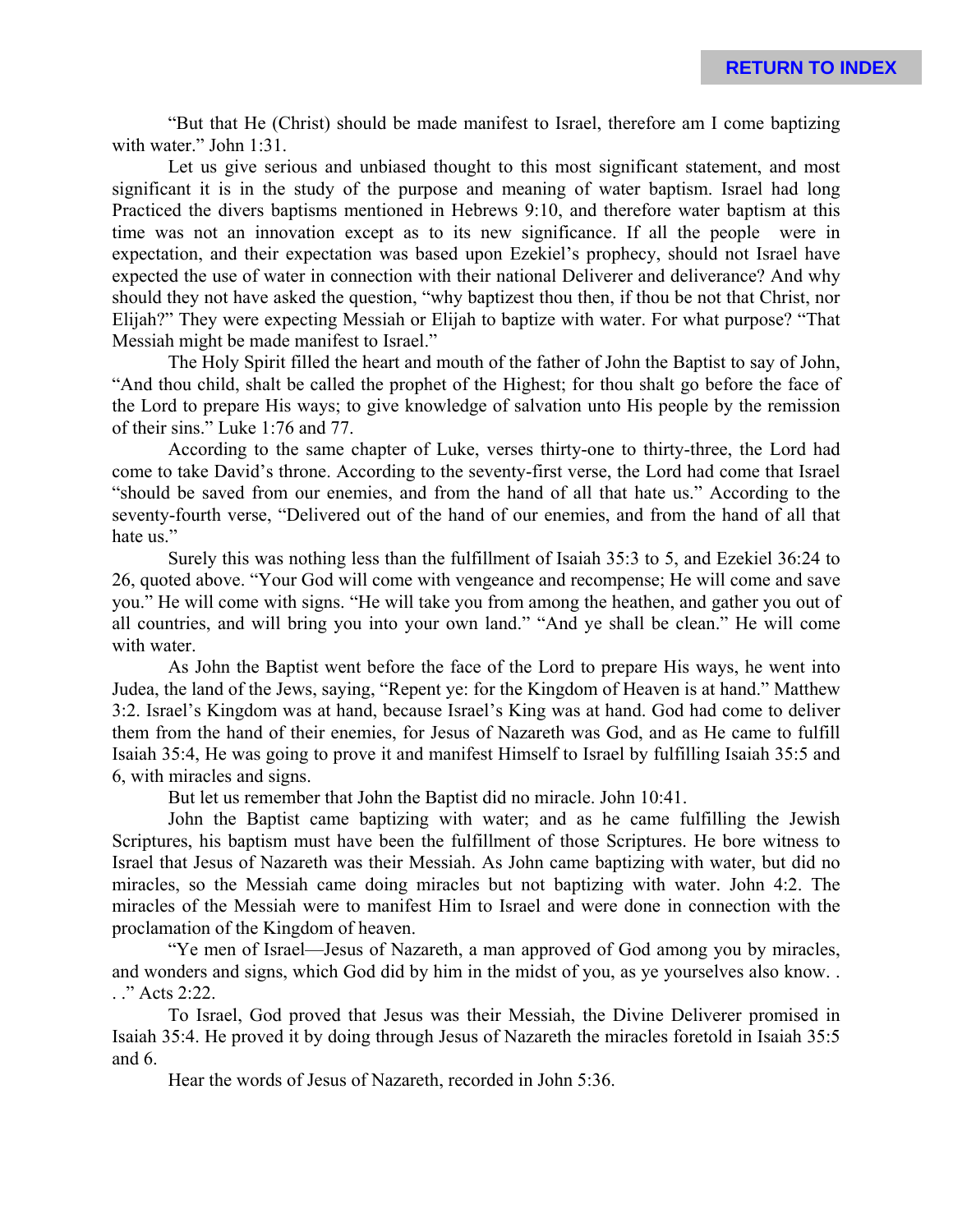"But I have greater witness than that of John" (the Baptist) ". . . the same works that I do bear witness of me, that the Father hath sent me."

Why did many of the people believe on Him? Hear the answer in John 7:31: "When Messiah cometh, will he do more miracles than these which this man hath done?"

Did not the people expect a King, a Divine Messiah? Did they not expect Him to perform miracles to prove His Kingship, his right to David's throne? "The Jews require a sign . . ." I Corinthians 1:22.

What was the answer that Jesus of Nazareth sent to John the Baptist when John sent his question to Jesus?

John's question: "Art thou he that should come? . . ." Luke 7:19.

Jesus' answer: "Tell John . . . how that the blind see, the lame walk, the lepers are cleansed, the deaf hear, the dead are raised . . ." Luke 7:22.

John asked if Jesus of Nazareth were Israel's God, promised in Isaiah 35:4. Jesus of Nazareth said neither "yes" nor "no" and yet He said, "yes" by declaring that He was fulfilling Isaiah 35:5 and 6.

So let us observe that water baptism and signs were introduced when the Lord through the promised Elijah and promised Messiah announced the Kingdom of heaven at hand. Water baptism and signs continued to be associated with the Kingdom; and the intelligent application of the Dispensational principle that accounts for the absence of the signs among the members of the Body of Christ in this age should prove that the Kingdom water baptism has no place in the program of the Body of Christ in this Dispensation. And even Plymouth Brethren acknowledge that it is a Kingdom ordinance. If signs are not God's order for today, why should water baptism be God's order for today? Both were introduced for Israel's benefit; that Messiah might be manifested and proved.

We have observed that John the Baptist preached, saying: "Repent ye; for the Kingdom of heaven is at hand." Matthew 3:2.

And he added: "I indeed baptize with water." Matthew 3:11.

Now we observe that very shortly after John's proclamation of the Kingdom and the Kingdom gospel, Jesus of Nazareth "began to preach, and to say, repent: for the Kingdom of heaven is at hand." Matthew 4:17.

And what followed? "They brought unto him all sick people that were taken with divers diseases and torments, and those which were possessed with demons, and those which were lunatic, and those that had palsy, and he healed them." Matthew 4:24.

Water baptism and signs were inseparably connected with the Kingdom message. The apostles of Christ received Kingdom water baptism several years before Pentecost. The disciples of Jesus of Nazareth baptized with water. John 4:2. And the twelve apostles chosen from His disciples were thus commissioned by Him: "As ye go, preach, saying, the Kingdom of heaven is at hand." Matthew 10:5. And what? "Heal the sick, cleanse the lepers, raise the dead, cast out demons . . ." Matthew 10:6.

The great salvation, "Which first began to be spoken by the Lord, was confirmed unto us" (Hebrews) "by them that heard him, God also bearing witness, both with signs and wonders and with divers miracles and gifts of the Holy Spirit, according to His own will?" Hebrews 2:4.

With the announcement by Jesus of Nazareth of His rejection by Israel and his approaching death and resurrection, He told the apostles to no longer tell Israel that He was their Messiah. Matthew 16:20 and 21. But in that same connection He said to Peter, "I will give unto thee the keys of the Kingdom of heaven: . . ." Matthew 16:19. As to whether or not we are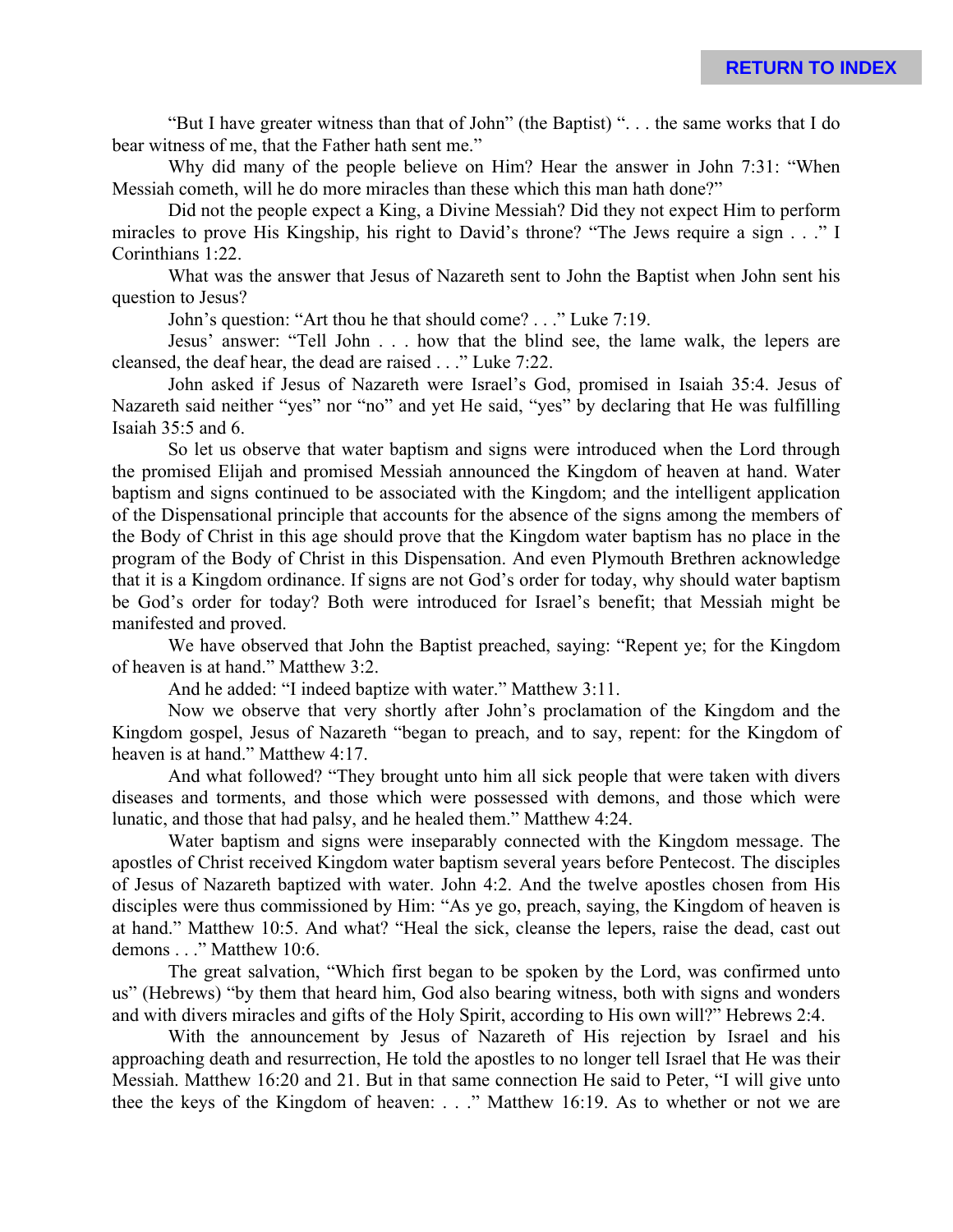agreed that Peter used the keys in preaching to Israel on the Day of Pentecost, and to the household of Cornelius several years later, we do know that in both cases he preached Jesus of Nazareth approved by miracles performed in the midst of Israel in the land of the Jews. Acts 2:22 and Acts 10:38 and 39. The Day of Pentecost was a day of a big miracle. The time had come for the fulfillment of John the Baptist's prophecy, "He (Christ) shall baptize you with the Holy Spirit." Matthew 3:11. John said, "He must increase, but I must decrease." John 3:30. Christ baptized Cornelius and his company with the Holy Spirit several years after Pentecost." Acts 11:14 and 15.

In the four records of John the Baptist's words contrasting water baptism with Holy Spirit baptism, there is abundant unmistakable evidence that the important and abiding baptism was to be, and is, the baptism of believers with the Holy Spirit by Christ. This was impossible before Christ's baptism on the cross. John 7:39, Luke 12:50, Matthew 20:22, John 16:7. Nor can any intelligent student of the Word of God deny that every saved individual in this Dispensation of Grace has been baptized by the Holy Spirit into the death of Christ, into the Body of Christ, has put on Christ, has been buried with Christ by baptism, whether or not he has been baptized with water. And no intelligent Dispensational Fundamentalist believes today in water baptism unto repentance for the remission of sins.

The writer of the pamphlet, endorsed without reservation by Dr. C. I. Scofield, was rather bold in stating that any Christian who believes that the miracle of Pentecost can be duplicated today or that the sign gifts mentioned in I Corinthians 12:8 to 10 should be found in the church today, is deceived by Satan. But I am bold enough to agree with him, in spite of the fact that many consecrated and zealous sincere Christians believe otherwise. Surely we can behold a sad spectacle in certain religious circles where men and women are claiming these gifts and trying to persuade other men and women to exercise them.

Any student of the Bible knows that the healings by the hands of Christ and His apostles were instantaneous and generally for those who were not disciples of Christ or Church members. All were healed, regardless of the malady or physical deformity. The healings in modern religious circles are as different from the work of Christ and His apostles as are the wild and weird sounds heard in Pentecostalist assemblies from the tongues spoken by Christians during the Transition period.

No doubt you have observed that all of the religious cults, which claim to give the true interpretation of Christianity but know nothing of the Gospel of Grace, are either strong for water baptism or for healing demonstrations; or for both. The Mormons and Seventh Day Adventists include both in their religious program. The Russellites have dropped the signs. The Christian Scientists, Theosophists and Spiritists have dropped the water but healing is their principal attraction. So also with Unity and New Thought. In fact, all of the twentieth century cults, with the exception of Russellism, lay much stress on miraculous or sign healing.

Satan's imitations abound among many Christians whom he has deceived. Why? Failure to obey II Timothy 2:15, "rightly dividing the word of truth." But Pentecostalism replies that only those deceived by Satan will dare say that their Pentecostal signs are devilish counterfeits. The Pentecostalists and the fanatical healers may be intelligently and Scripturally delivered from their delusions in one way only, and that is by believing and applying the truth stated in our brother's pamphlet, which is the truth taught by Dr. E. W. Bullinger years before it was printed in the pamphlet endorsed by Dr. Scofield. This is the truth the Holy Spirit taught me from the Word of God without any human instructor.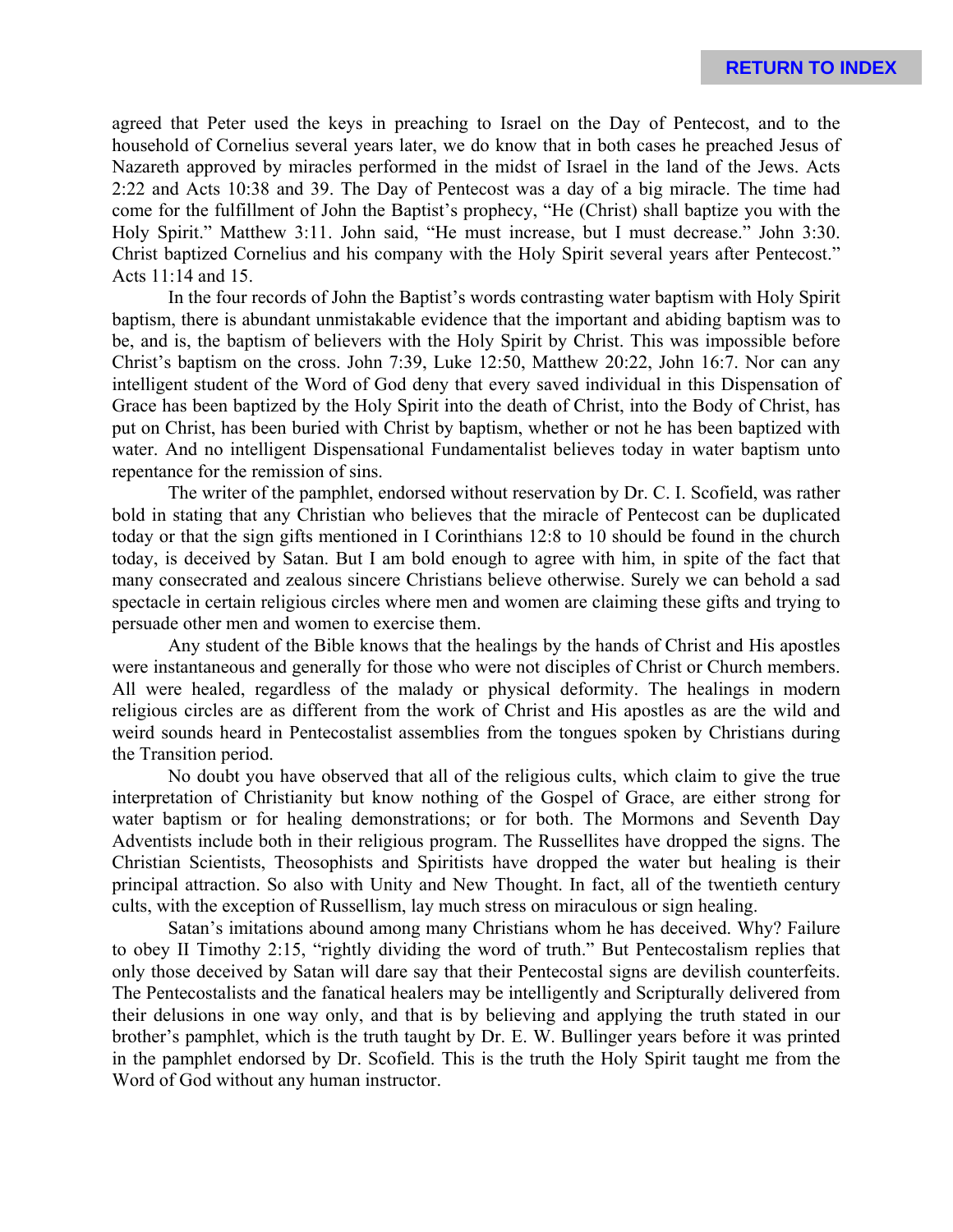There are many who are identified with the Plymouth Brethren school of interpretation who believe with Dr. Bullinger and others that Pentecostalism is of Satan, and some of them also believe that the "no-water-baptism" of Bullingerism is the deception of Satan. But the Pentecostalists will admit, and do admit, that water baptism and the sign gifts are inseparably connected in the Word of Truth, and you cannot rightly divide that Word and divide the water and signs. This does not mean that Dr. Bullinger and Dr. Scofield believed that God does not hear and answer prayer for His children who are sick. Every instructed child of God knows that He does.

If we can select, with Scriptural authority, the one true interpretation of water baptism from the various interpretations found among true and loyal Fundamentalists, would we be justified in saying that those holding different views have been deceived by Satan? If so, we would certainly find many deceived Fundamentalists. Surely, the Holy Spirit is an infallible teacher and can teach no error. If water baptism is for the Body of Christ, there can be only one true Scriptural interpretation of that one true water baptism. Therefore, Satan or someone has deceived the Fundamentalists, who do not teach that one true Scriptural interpretation. And all Fundamentalists should admit that the different interpretations of water baptism among Fundamentalists are not of the Holy Spirit, for these differences only produce discord and division; whereas, God has ordained that members of Christ's Body should have unity on the basis of one baptism. Ephesians 4:4 to 6. Believers are members of that Body by one Holy Spirit baptism. No intelligent Dispensational student of the Word of God believes that water baptism has anything to do with the believer's becoming a member of the Body of Christ or remaining a member of that Body; and therefore, water baptism should not be made the basis of Christian fellowship; but the one baptism of Ephesians should.

As we said, it is admitted by the most gifted Bible teachers of the Plymouth Brethren school of interpretation that water baptism is not a Church (Body) ordinance, but a Kingdom ordinance. These same teachers agree with Dr. Bullinger that Pentecostalism is religious insanity. But, unless they apply the remedy in the message endorsed by Dr. Scofield, they have no Scriptural cure to prescribe for the disease. When their teachers support water baptism because of some unusual feeling they experienced personally, or heard related by some other Christian, in the act of baptism, they play into the hands of the Pentecostalists who always magnify their feelings above the Word of God and interpret the Scriptures by their "tongues," "healing," and "vision" ecstasies. Certainly the comparison of experiences is neither an intelligent, satisfactory, nor convincing proof of the errors of Pentecostalism. Nor has the Bible student, who agrees with the Plymouth Brethren that there has been no Dispensational change since the Day of Pentecost or the close of Acts, any Scriptural proof of the errors of Pentecostalism. Ridicule, without remedy, is the general attitude toward Pentecostalism. Pentecostalism defends its program of signs, not by the last seven Epistles of Paul containing unmixed Body truth, but by the Old Testament Scriptures, and Matthew, Mark, Luke, John, James, The Acts, and the Epistles of Paul written before the close of Acts.

In every Pentecostal assembly the three chapters of the Bible most frequently used to support baptism for the remission of sins, laying-on of hands, baptism with the Holy Spirit after salvation, speaking with tongues, casting out demons, visions, healings, and other miracles, are the second, the eighth, and the nineteenth chapters of Acts. Realizing as we all do, that Church truth has been lost for centuries, is it any wonder that honest, conscientious, Godfearing, zealous Christians, who have been taught that this Body Dispensation has remained unchanged since the years covered by the Book of Acts, have endeavored so earnestly to recover the full program of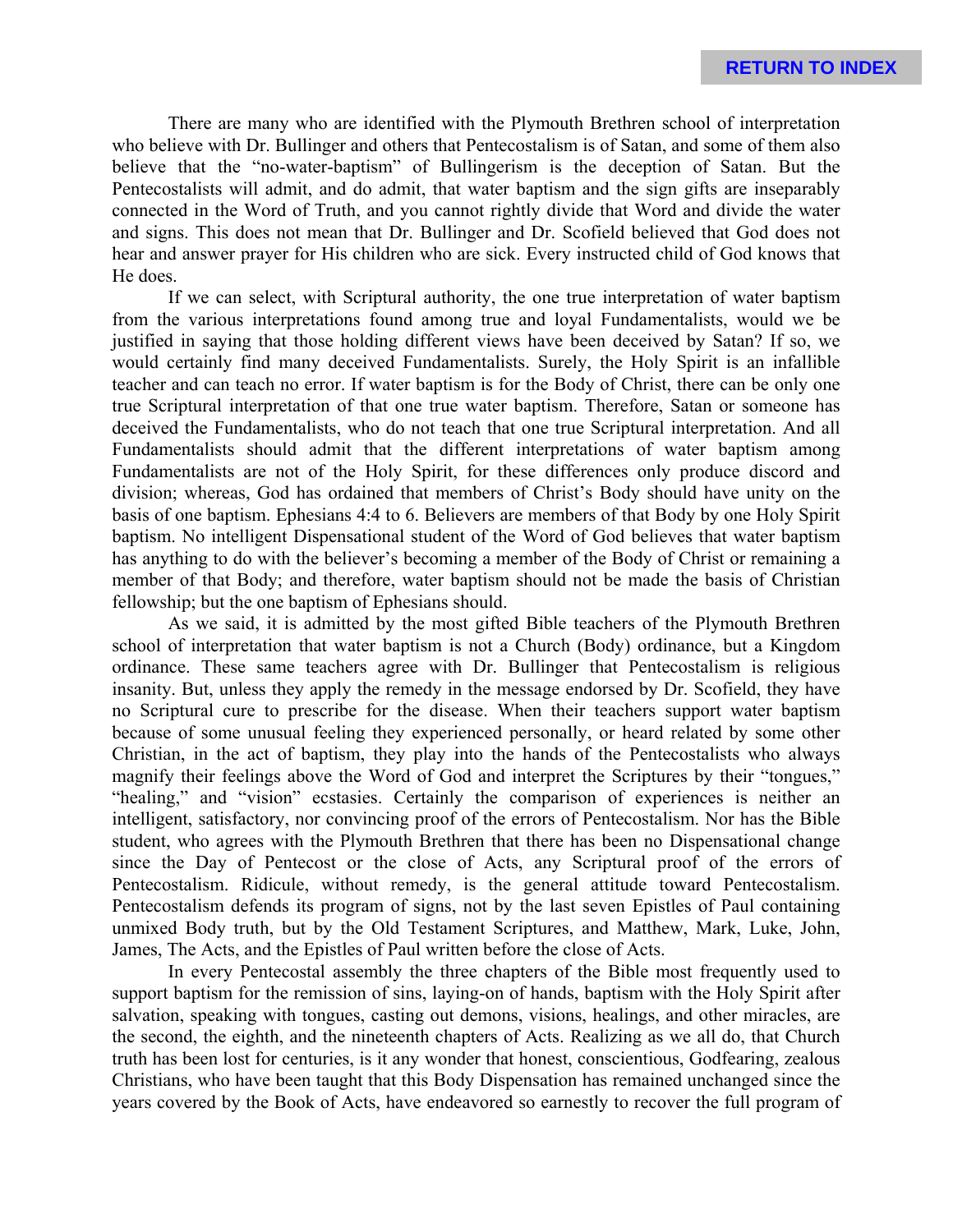that early Apostolic church? What are we to say to these sincere people who love the Lord and want the full program of the early Church?

Again I declare that the Bible students who belong to the Plymouth Brethren school of interpretation can only look on with mingled feelings of pity, ridicule, disgust, and distrust as the Pentecostalists and fanatical healers carry on their delusions; but until they find the Scriptural antidote prescribed in the pamphlet endorsed without reservation by Dr. C. I. Scofield, they will remain helpless to offer any genuine relief. But, when they find and apply this intelligent "Dispensationalism," they have found and applied "Bullingerism," for this is one of the principal truths of Dr. Bullinger's "ultra-dispensationalism."

How can the Plymouth Brethren Dispensationalist who agrees with the Pentecostalist that the dispensation of the nineteenth chapter of Acts and the twelfth chapter of I Corinthians has remained unchanged, correct the Pentecostalist? Is it any wonder that the Pentecostalist charges him with unbelief? In the twelfth chapter of I Corinthians are mentioned the gifts of the Spirit, for members of the Body: discerning of spirits, healings, miracles, tongues and interpretation of tongues. Is the Christian consistent who proves his water baptism theory by the tenth chapter of this Epistle, the Lord's Supper by the eleventh chapter, and utterly ignores the twelfth chapter as to sign gifts? When asked what he does with them generally he replies "they are here if you can find them." The Pentecostalist replies "come and see," and they certainly have demonstrations. Now as to the nineteenth chapter of Acts, does not the order correspond with the order, or disorder, in a modern Pentecostal assembly? Read the order: water baptism, laying-on of-hands, Holy Spirit baptism, speaking with tongues, casting out demons, miraculous healing, etc. Condemnation without correction is futile and unprofitable, if not unkind. It is true that comparatively few Pentecostalists will accept the Scriptural correction. But it is likewise true that very little has been offered to them; for it cannot be except by those who are classified as "ultradispensationalists." So far as the condemnation is concerned, the Pentecostalists accept that as a part of the program of the Apostolic church, persecution. One thing can be said to their credit, they are not afraid of Historic Christianity in their appeal to the Book of Acts for their tongues and signs and visions. That is more than can be said concerning many who have dropped the signs, without explanation; or, because of Historic Christianity, and yet refuse to put the subject of water baptism to a purely Berean, Scriptural test. Nearly every oral or written argument in favor of water baptism for the Body of Christ is supported largely by Historic Christianity, and all modes and meanings can be proved by such an appeal.

Whether we call it Old Testament Judaism or New Testament Judaism, we know that Pentecostalism is the mixture of Judaism and the Grace of Christ and while their error differs somewhat from that error that Paul sought to correct in his Epistle to the Galatians, the same principle is involved. Does not any intelligent student of the Word of God admire and endorse the true, heroic stand that Paul took against the Galatians, as well as against the legalistic believing Jews, the false brethren and even against some of those who were apostles before him? Why? "That the truth of the Gospel might continue with you." Galatians 2:6. "They walked not uprightly according to the truth of the Gospel." Galatians 2:14.

Surely it grieved Paul when Barnabas was carried away with their dissimulation, but he did not give place by subjection to any of them, not for an hour. Paul stood uncompromisingly true in his defense of the Grace of Christ unmixed with Judaism, which the risen Lord had given him for the heathen. Should we do any less today? It cost Paul much; but he said, "if I yet pleased men, I should not be the servant of Christ." Galatians 1:10. He could not be true to Christ and please even Peter and Barnabas. If we are true to Christ, we may not be able to please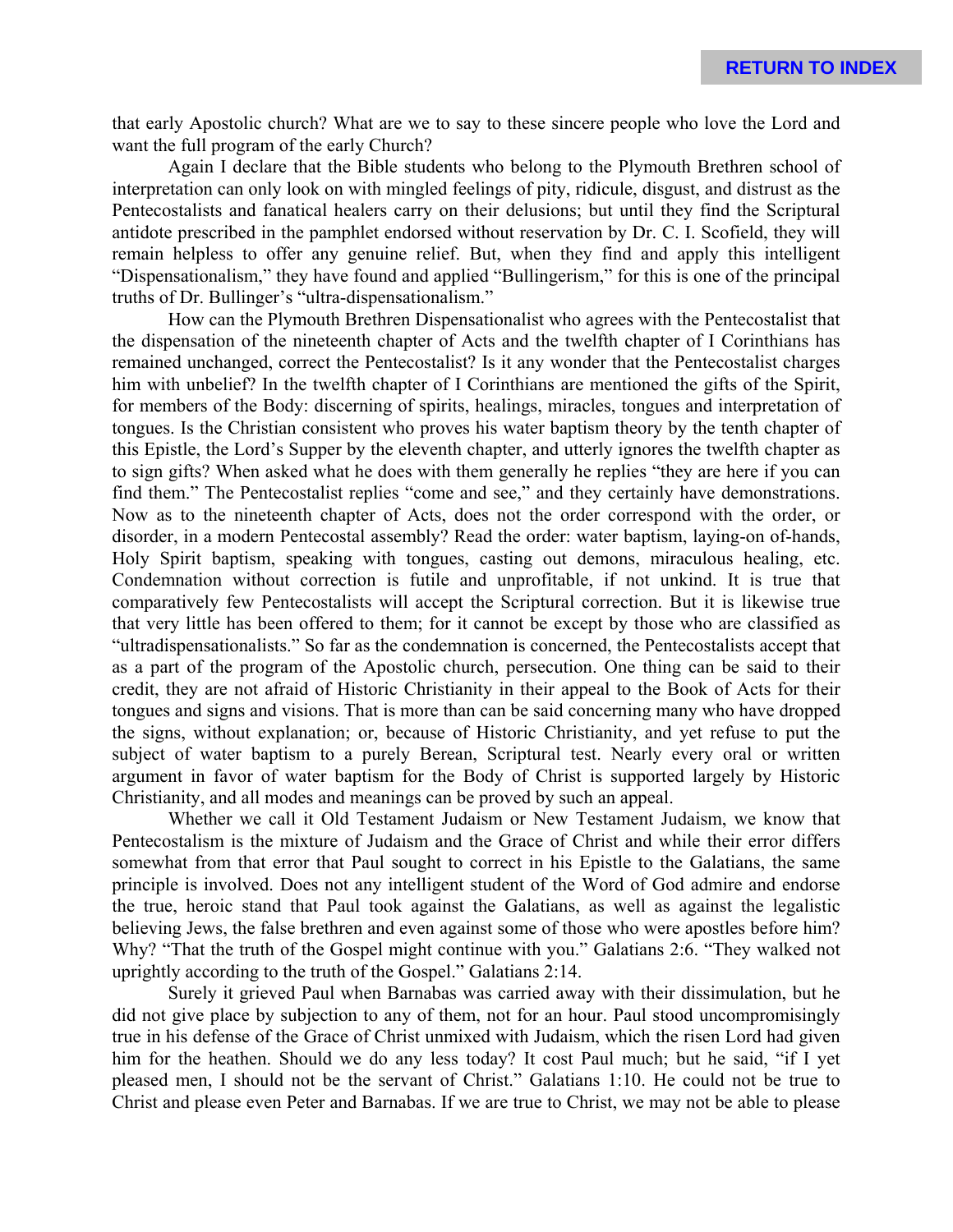those who claim to be our friends. But let us remember that far more than friendship is at stake. The continuation of the Gospel of Grace in its purity and simplicity and power is at stake. It should be freed from the last vestige of Judaism.

In Fundamental circles today we frequently hear the protests against controversy or agitation, or the cry "ultra-dispensationalism." Some well-meaning Christians think we are too near the close of the age to even consider the elimination of water baptism even if it is not altogether compatible with the Gospel of Grace, even if it can be proved by Body truth that it has no place in God's program for this age. They argue that there is enough division and discord without this radical reformation which the majority of Christians will not even consider. But only too well do we know that the very large majority identified with Denominational Christianity will not consider any Dispensational teaching that will take away from them the legalism or ritualism or Jew's religion that is a part of their church doctrines and programs.

Must we declare that the Dispensational, Premillennial Fundamentalists who teach that Israel is not the Body of Christ are ultradispensationalists; or that they are earnestly and faithfully contending for the truth of God to deliver Christians from one of the greatest blunders of the Church, yea, a delusion that has existed for many centuries, a heresy that has perverted the Gospel of Christ all of these years and confused the multitudes as to God's purpose and program for this age?

Now the question is, how far shall we go with our Dispensationalism to emancipate Christians and the Gospel of Christ from the religion brought over into the New Testament Dispensation from God's program for Israel before and during the earthly ministry of Jesus Christ?

We have learned that we cannot scripturally free the Gospel of Grace from Israel's Kingdom program, from religion and signs and symbols by closing the overlapping, or Transition, period with Stephen's message and martyrdom, in the year 35 A. D.; or with Paul's message and program at Ephesus, in the year 54 A. D.; or with Paul's Epistle to the Corinthians in the year 58 A. D. The only intelligent conclusion must be, that the sudden closing of the Book of Acts, in the middle of Paul's epistles, must be the close of the overlapping or Transition period. One proof is that Israel's Kingdom program, religion and signs are absent in Paul's messages to and for the Gentiles after the close of Acts. In those messages the unmixed Gospel of Grace is so clearly set forth by the Apostle to the Gentiles.

Do we not see that every attempt today to duplicate or perpetuate the signs of Jesus Christ and His apostles is worse than futile? Is it not the subtlety of Satan to corrupt minds from the simplicity that is in Christ by perverting the Gospel of Christ? Do we not see that every endeavor to prove the signs of Mark sixteen, or I Corinthians twelve, for this age, can only produce skepticism, unbelief or fanaticism? The absence of the signs is not due to unbelief but due to God's change in His program at a later time. It is our duty to find that time.

Have we any responsibility in the matter of defending the truth of God for this age against Pentecostalism? How many Fundamental testimonies throughout this land have been wrecked by Pentecostalism? As defenders of the faith we must maintain some thing more than a passive attitude toward this delusion. If Pentecostalism goes on with increased momentum for ten or twenty years more who can calculate the injury to the cause of Christ and Fundamentalism that will result?

If we have the curative for this menace, shall we withhold it because of the fear of controversy? Where would we be today, if men like Luther and Calvin and Darby had kept silent for fear of controversy? Fanaticism is just as much a menace to God's truth for this age as is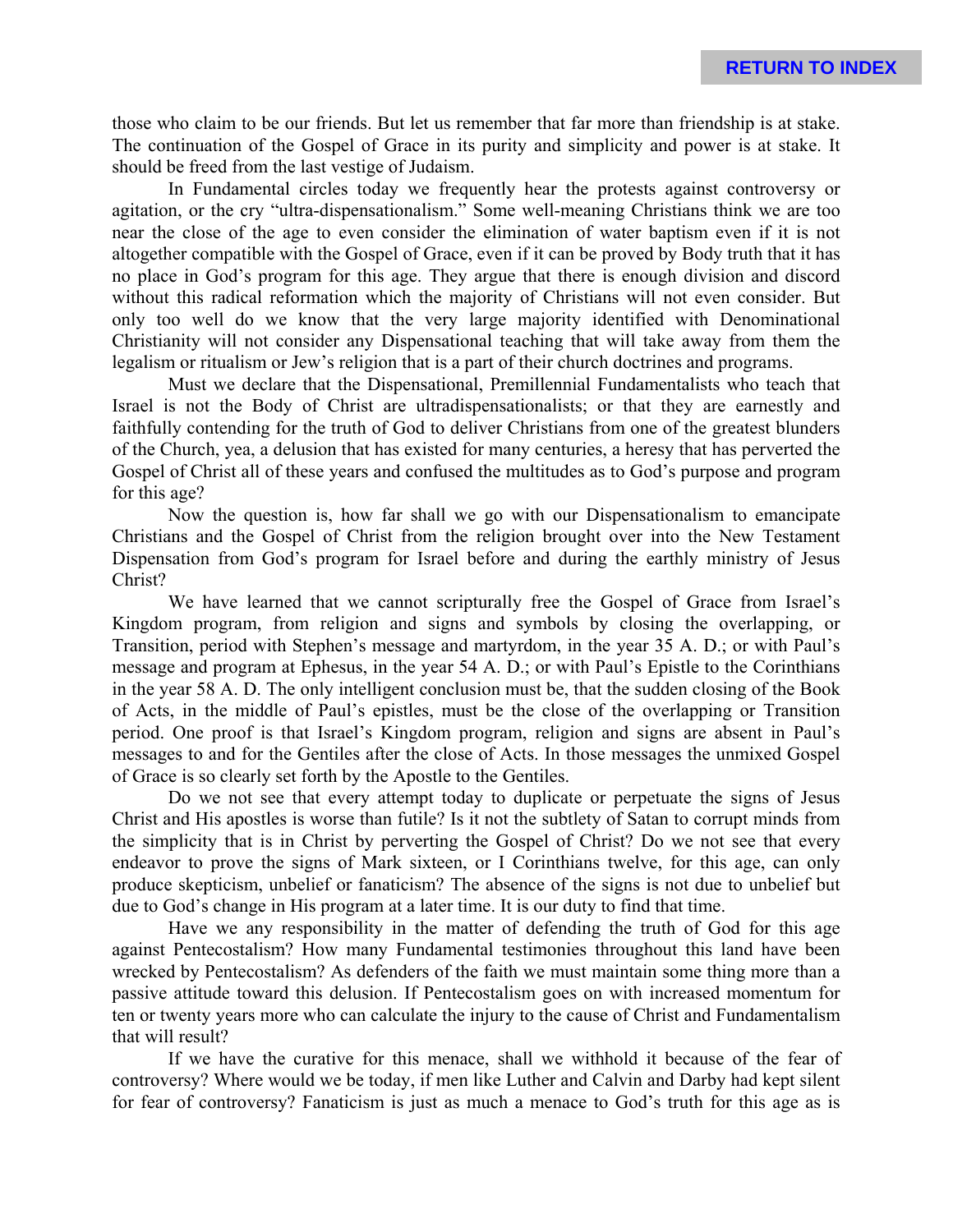Ritualism. Many pastors are reporting more injury to their work from Pentecostalism and sign healing than from modernism. With the increase of this Pentecostal Fanaticism, there will certainly be the increase of controversy, if and when the attempt is made to apply the curative.

Perhaps we are not exaggerating when we say that more than ninety percent of Bible teachers among Fundamentalists offer the inquirer no intelligent Scriptural explanation as to why the Transition period program is or is not God's program, for the Body of Christ during this Dispensation. So-called "ultra-dispensationalism" is the only such explanation. Therefore our choice is between the so-called Ultra-dispensationalism and Fanaticism. If as a Dispensational student of God's Word, you must take your choice between no water baptism or Pentecostalism, what is your choice? Some prefer to keep this a secret. How about you?

I have yet to find the first unprejudiced, honest, intelligent, sincere Dispensational student of the Word of God, who believed in some form of water baptism, who did not change those views after studying the subject thoroughly in the light of the same Dispensational principle used by the writer of the pamphlet to which we have referred several times.

As we observe that the last record of a believer's baptism with water is the nineteenth chapter of Acts, about 54 A. D., and that various signs are recorded in that same chapter, we should be not only willing but eager to diligently search the Scriptures until we find why and when those accompanying signs became separated from water and ceased; and why the Church during the centuries has held on to the water without the signs. Pentecostalism is God's warning sign to Fundamentalism, for God is speaking to His custodians of the truth through this Fanatical Fundamentalism in these closing days of Grace in an endeavor to bring them to the Body truth He intended for this Dispensation. What intelligent student of the Word of God can disprove or will refute the statement in our brother's pamphlet that in the ninth, tenth, and eleventh chapters of Paul's Epistle to the Romans God is setting the nation Israel aside? That Epistle was written not earlier than the year 60 A. D. Who can follow Paul from the time he wrote that Epistle, on to Jerusalem, and there behold him in the temple with a vow, and then on to Caesarea, and Rome, without learning that Israel was not set aside until Paul pronounced that final judgment recorded in Acts 28:25 to 28?

What intelligent student of the Word of God has not discovered a mixture of Israelitish Kingdom truth with the Grace of God in the Book of Acts?

Most significant are these words, "Be it known therefore unto you, that the salvation of God is sent unto the Gentiles, and that they will hear it." These words are found in Acts 28:28.

After this declaration there is the general statement that the Apostle spent two years in his own hired house in Rome. The Book of Acts closes suddenly with this statement, but gives no details. Undoubtedly, many students of God's Word have often wondered why the Book of Acts thus ended. The last fourteen chapters of the Book of Acts deal principally with the ministry of Paul. Paul's ministry did not cease with the close of Acts, but that Book does not give us a record of his ministry after this general statement referred to.

We learn in the eleventh chapter of Romans that blindness was God's judgment sent upon Israel, and that that blindness would remain upon the nation until the fullness of the Gentiles be come in. In the thirteenth verse, the Apostle Paul magnifies his office as the Apostle to the Gentiles. In the eleventh verse he states that salvation is sent to the Gentiles to provoke the Jews to jealousy, having quoted in Romans 10:19 from Deuteronomy 32:31, that the Lord would anger Israel by a foolish nation.

Again we state that any Bible student should learn from reading these three chapters in Romans and the closing verses of the Book of Acts, that the Jews, had retained their priority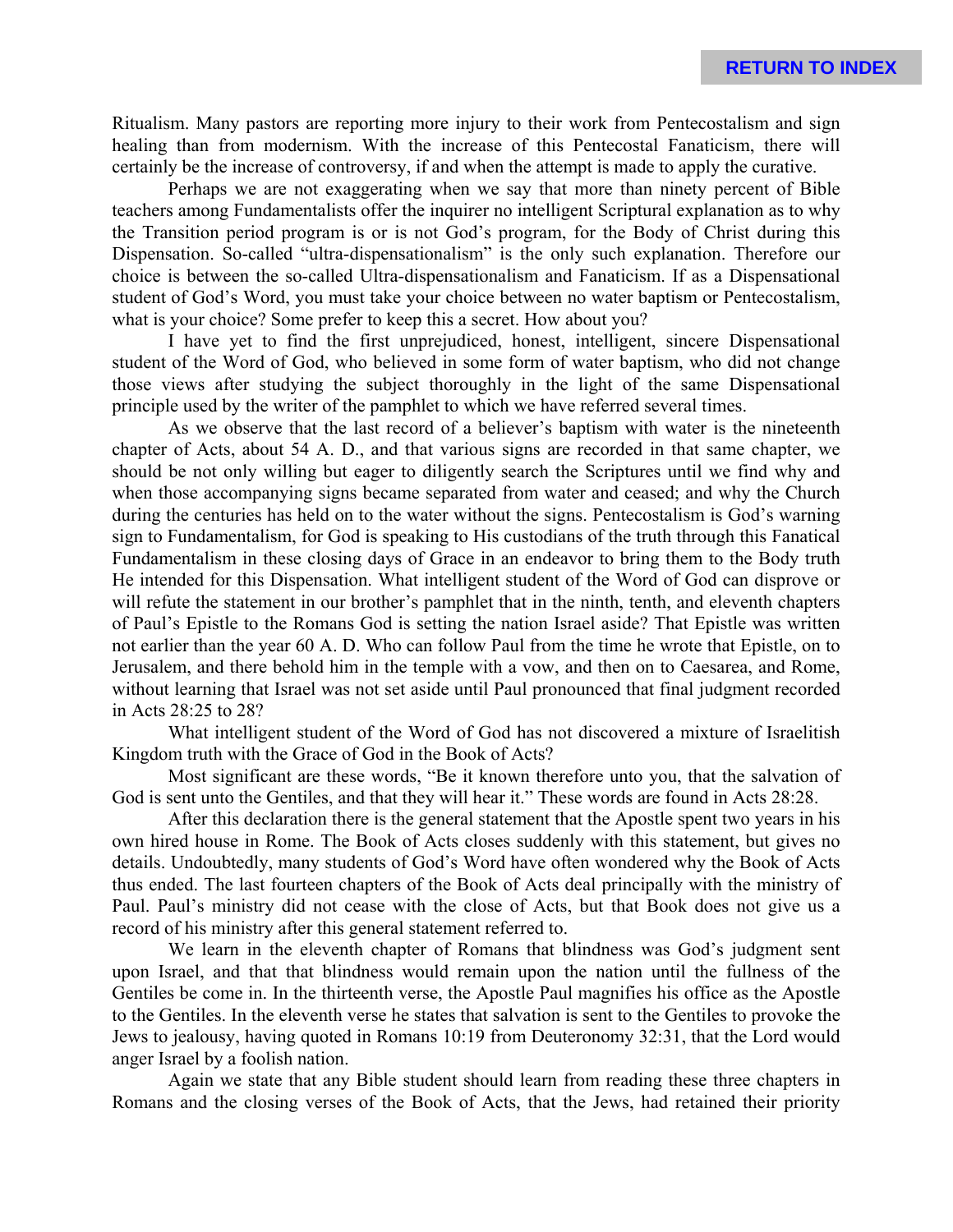rights until after Paul's declaration in Acts 28:25 to 28. In the seven Epistles that Paul wrote after that judgment was declared, surely, his ministry was exclusively to the Gentiles, and so different in many respects. The overlapping Kingdom transition period had ceased and with the cessation of that transition, God's order to the Jew first had ceased. Miracles, signs, wonders, and tongues, mentioned 198 times before Paul reached Rome, cannot be found once in his Epistles written from Rome.

During the transition period, Paul in the Jewish synagogues had reasoned out of Jewish Scriptures that Jesus was the Messiah. And as this declaration in the four Gospels and in the ministry of the twelve apostles in the Book of Acts was accompanied with water and miracles, so was the same ministry of Paul to the Jews.

Healings and other signs were God's proof to Israel that Jesus was their Messiah: they were that Christ might be made manifest to Israel—so was water baptism. Israel was set aside with the close of Acts. Signs and water baptism had served God's purpose and he who would go on to perfection, from babyhood to full age, must pass out of the Transition period into the full revelation and blessing of Body truth.

# **WHAT IS THE KINGDOM OF GOD?**

As we study to show ourselves approved unto God in a satisfactory scriptural answer to this question, we shall be thoroughly convinced that such an answer is possible only when we rightly divide the Word of Truth.

Let us first quote three verses of Scripture:

Jesus saying, "The time is fulfilled, and the Kingdom of God is at hand." Mark 1:15.

"So likewise ye, when ye see these things come to pass, know ye that the Kingdom of God is nigh at hand." Luke 21:31.

"For the Kingdom of God is not meat and drink; but righteousness, and peace, and joy in the Holy Spirit." Romans 14:17.

This third statement concerning the Kingdom of God was made about thirty years after Jesus preached saying, "The time is fulfilled and the Kingdom of God is at hand." At the time Jesus preached, He had not been made sin that believers might be made the righteousness of God in Him. At that time He had not yet made peace by the blood of His cross. At that time the Holy Spirit had not come down from heaven to indwell believers, because Jesus had not yet been glorified. John 7:39.

It was several years after Jesus announced the time fulfilled and the Kingdom of God at hand that He was made a curse on the tree that the Gentiles might receive the blessing of Abraham (righteousness) and the Holy Spirit by faith. Galatians 3:13 and 14. Therefore, at the time Jesus came into Galilee, preaching the gospel of the Kingdom of God, He was not preaching to Gentiles, righteousness, peace and joy in the Holy Spirit. He was offering to Israel a Kingdom. When Luke 21:31 shall be fulfilled by the second advent of Jesus, God's Spirit will be poured out on all flesh and the Kingdom of God will be established on this earth, a Kingdom of righteousness and peace.

In the first verse quoted, Jesus declared that the Kingdom of God was at hand. It was at hand because the time was fulfilled. In the second verse quoted, Jesus declared that the Kingdom of God will be at hand. It will be at hand because the time will be fulfilled again. We know now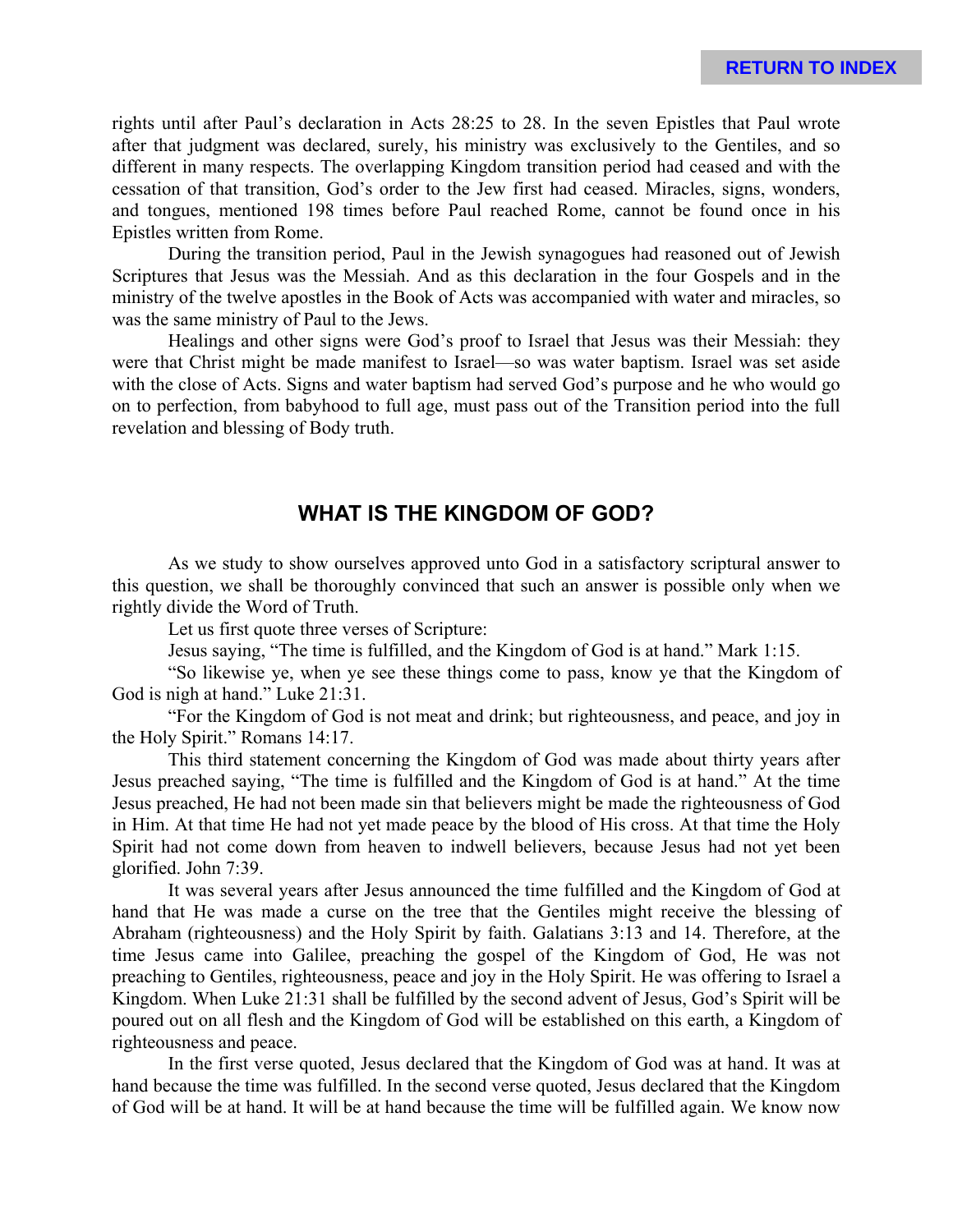what Israel did not know when Jesus was preaching in Galilee; and that is, that the second advent of Jesus is necessary to fulfill Israel's Kingdom hopes. Even the disciples of Jesus trusted that His first advent was for Israel's national redemption. Luke 24:21.

"Wilt thou at this time restore the Kingdom to Israel?" When they asked this question they were wholly ignorant of the fact that God, before the foundation of the world, had chosen Gentiles to be members of the Body of Christ, and that God would not restore the Kingdom to Israel until He has accomplished His purpose in this age. Ephesians 1:3 and Ephesians 3:3. Acts 15:14 to 18.

Surely the Lord did not have in mind the Church of this age when He said to the twelve apostles in Luke 22:29 and 30, "And I appoint unto you a Kingdom, as my Father hath appointed unto me; That ye may eat and drink at My table in My Kingdom, and sit on thrones judging the twelve tribes of Israel." And most certainly the mother of John and James was not thinking of the Body of Christ when she said, "Grant that these my two sons may sit, the one on thy right hand, and the other on the left, in Thy Kingdom." Matthew 20:21.

As we read these Scriptures and study the closing chapters of Matthew, Mark, Luke and John we can better understand what the Lord meant when he said, "I have yet many things to say unto you, but ye cannot bear them now." John 16:12. He had said many things to them concerning the Kingdom of God that they did not understand, and as we search the Scriptures we perhaps wonder why the Lord did not explain in simple language the complete program of God, so that His twelve apostles could have had no misunderstanding as to the difference between God's Kingdom plan for Israel and His purpose in this age concerning the Body of Christ, and so that there might be unanimity of interpretation on the part of spiritual students of God's truth in the Church today. While this apparent lack of simplicity and clarity may account somewhat for the ignorance among Christians today concerning the difference between Israel and the Church and for the present day confusion of the Kingdom of God and the Body of Christ; yet the ignorance and confusion are due largely to the individual Christian's inability or unwillingness to diligently study the Word of God not influenced by denominational creeds. To receive the Word with all readiness of mind and search the Scriptures daily to see whether these things be true is still the intelligent method to pursue. There is no particular virtue in disagreeing with other Christians as to scriptural interpretations; but disagreeing with the statements of some established creed may be more of a virtue than agreeing with them, especially if some truth of God is therein obscured, rather than clarified, which is found to be the case too often.

We, of course, are not unmindful of the fact that strong meat belongeth to them that are of full age, even those who by reason of use have their senses exercised to discern both good and evil. Hebrews 5:14. And, perhaps, searching the Scriptures for an answer to the question, "What is the Kingdom of God," is too much for babes.

However, we hope that even the babes can and will understand that neither the Kingdom of God that was at hand when Jesus preached in Galilee nor the Kingdom of God that will be at hand when Jesus comes back in the cloud with power and great glory is the Church of Christ which is His Body.

Now for that first message preached by Jesus in Galilee. "The time is fulfilled, and the Kingdom of God is at hand." The Kingdom of God was at hand because the time was fulfilled. Was this the beginning of the Kingdom of God? Had not Jehovah been Israel's King for centuries? The Kingdom of God did not begin with the message of Jesus, but He was the promised Seed of David, the Prince of Peace who was born in the City of David to occupy the throne of David. Isaiah 9:6 and 7. Luke 1:31 and 32. He was born to reign over the house of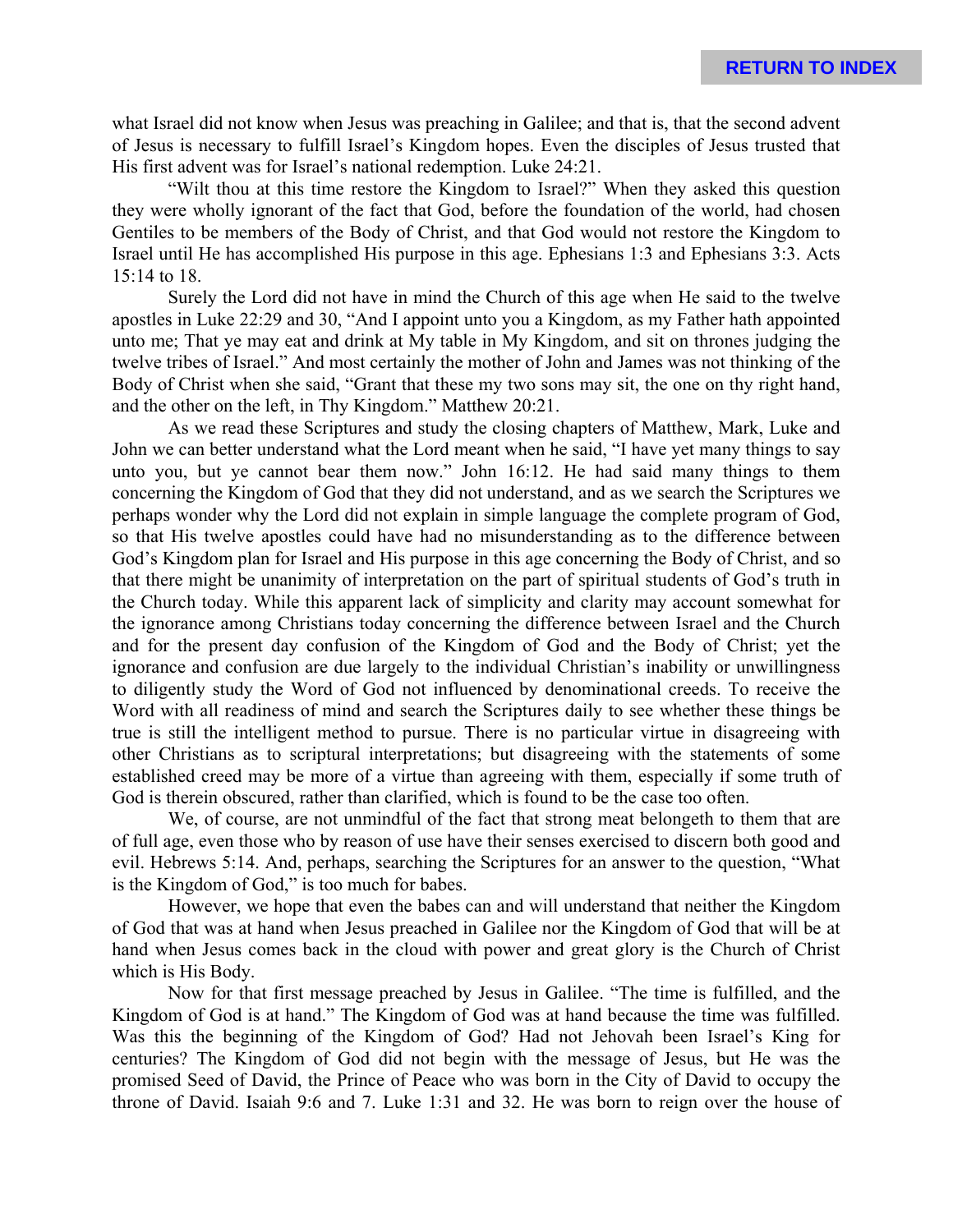Israel forever. He was saluted by Nathaniel as the Son of God and "Thou art the King of Israel." John 1:49.

Through Daniel God had prophesied that He would send a Stone to set up a Kingdom on earth that would never be moved. Daniel 2:44. That promised Kingdom was to be a heavenly Kingdom on earth under a Divine King, not Christ in heaven, but reigning visibly on earth.

When the fulness of time was come God sent forth His Son made of a woman. Galatians 4:4. At the time Jesus came into Galilee the Israelites "were in expectation." Luke 3:15. They were, expecting their Messiah and King to deliver them from the hands of the Gentiles and restore their land and Kingdom to them, according to the Scriptures. So now the King stood in their midst; the time was fulfilled; the Kingdom of God was at hand. Within a few years the rejected King was weeping over the land and the people and then He said, "The Kingdom of God shall be taken from you, and given to a nation bringing forth the fruits thereof." Matthew 21:43.

The rejected King of Israel was crucified with this superscription above His cross, "Jesus of Nazareth the King of the Jews." God raised Him from the dead and set Him at His own right hand in the heavenlies and gave Him to be Head over all things to the Church which is His Body. Ephesians 1:19 to 23.

But this Body was a secret at the time the Kingdom of God was in the midst of Israel. When Jesus of Nazareth was in the midst of Israel, the Kingdom of God was in their midst. Acts 2:22 and Luke 17:21. This secret, that heathen saved by grace, without works or Judaism, were to become members of the Body of Christ, was hid in God. Ephesians 3:9. It was hid from other ages; therefore, it was hid from the Kingdom of God age when Jesus of Nazareth was preaching to Israel. So when He said, "The Kingdom of God shall be taken from you, and given to a nation bringing forth the fruits thereof," He was not referring to the Body of Christ, which is not a nation, but is the New Man made of believing Jews and Gentiles who are in Christ and not in Galilee or the land of the Jews. Ephesians 2:14 and 15. The Kingdom of God had come nigh unto Israel because Jesus of Nazareth was in their midst, and the Kingdom of God will be nigh at hand when He returns in the cloud in power and great glory. In this age Christ is in the Gentile believer, the hope of glory. Colossians 1:27. The Lord has not given to the believing Gentiles the Kingdom of God that Jesus offered to Israel. Salvation has been sent to the Gentiles to provoke Israel to jealousy; and believing Gentiles have been translated into the Kingdom of the Son of God's love. Romans 11:11 and Colossians 1:13 and 14. In the meantime a blindness is happened to Israel until the fulness of the Gentiles be come in, and then what? "Israel shall be saved." A Deliverer is coming out of Sion. Romans 11:25 and 26. God will then have a nation bringing forth the fruits thereof and the Kingdom of God will be at hand, because Luke 21:31 will be fulfilled by the return of the Son of man and the Lord will do for Israel all that is prophesied in Ezekiel 36:24 to 31. In connection with the prophecy of Jesus, He said in the very next verse, "This generation shall not pass away till all be Fulfilled'' Luke 21:32.

"Because He (Jesus) was nigh to Jerusalem they thought that the Kingdom of God should immediately appear." Luke 19:11. Here we see that the Jews thought that the Kingdom of God should immediately appear. Their thoughts were not concerning the salvation of an individual Jew who by faith could enter into a spiritual Kingdom. They thought Israel's national redemption was at hand; that the Kingdom was going to be restored to them. Jesus, the King, was nigh unto the city of the Great King. Some day in the future He will be nigh unto that same city and the Kingdom of God will suddenly appear. As the Jews who were with Him had not a word in their Scriptures concerning this Body age, but many promises of the coming of their King to take them from among the heathen and establish them under the glorious reign of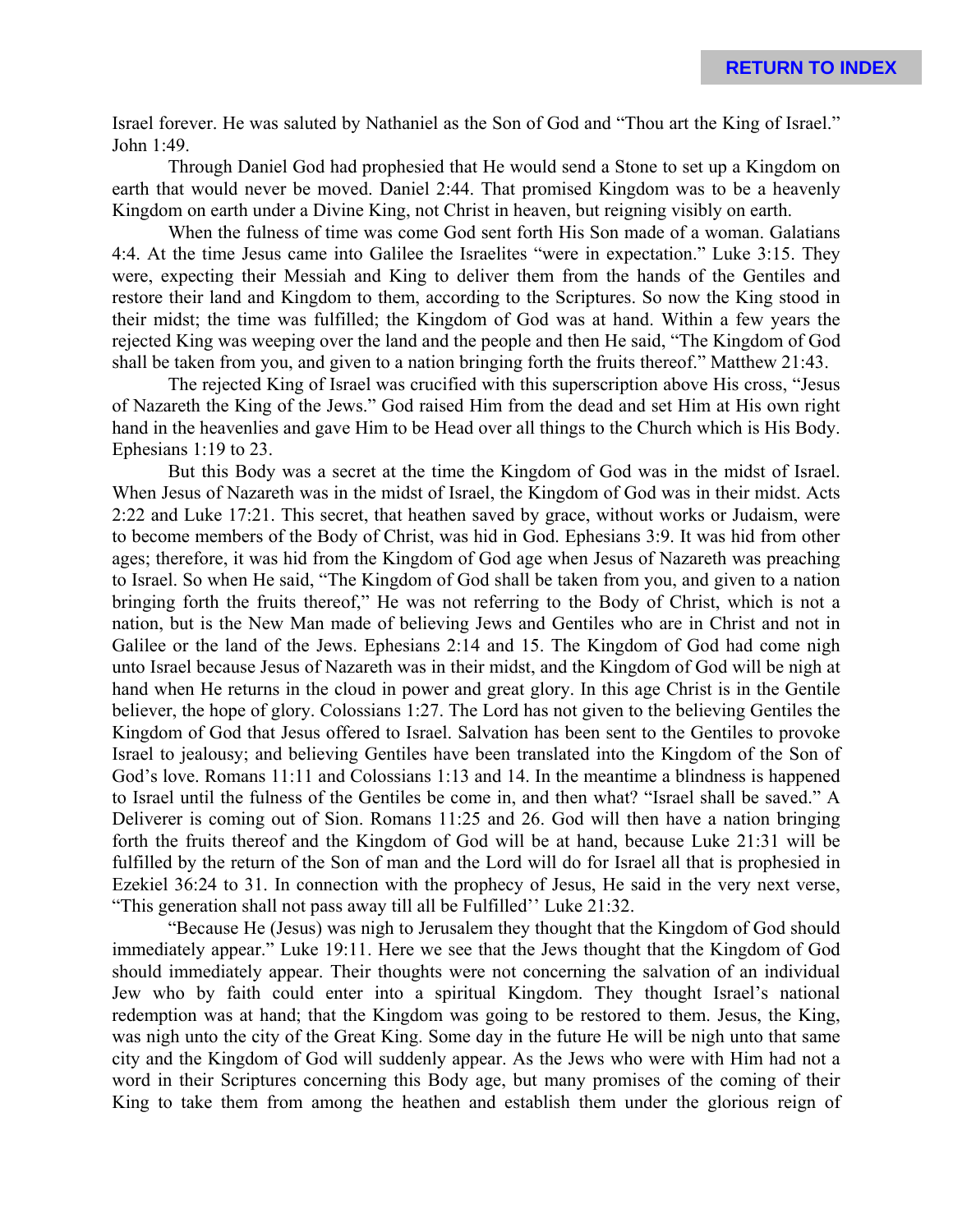Messiah in the land that God guaranteed to Abraham's seed for an everlasting possession, why should they not have thought that their hopes were about to be realized? Read Luke 1:31 to 33 and Luke 1:68 to 75.

The Postmillennialists tell us that the Jews in the days of Jesus made the same mistake that the Premillennialists make today. They were expecting some other than the spiritual Kingdom of Christ; they were expecting Him to take a literal earthly throne and reign on the earth in human form. If they did not have the right to expect this, certainly many of their Scriptures are meaningless. One Scripture used by the Postmillennialists to support their criticism is Luke 17:21: "The Kingdom of God is within you." Christ had said, "The Kingdom of God is at hand"; "The Kingdom of God is come nigh unto you." But, certainly, He was not saying to unregenerated Jews that a spiritual Kingdom was within them, when the Holy Spirit was not yet within His believing disciples. John 14:17. He said, "The Kingdom of God is among you" or "in your midst."

The Kingdom of God was in the midst of Israel for the same reason that the Kingdom of God was at hand. The King was at hand and the King was in their midst. And the King had specifically instructed His messengers not to proclaim this message to Gentiles, for He was sent with that message only to the lost sheep of Israel. Matthew 10:5 to 8. Matthew 15:24.

Some years later the risen Christ sent the Apostle Paul to the Gentiles with the Grace of God message and the revelation of the mystery among the Gentiles, "Christ in you the hope of glory;" but the Lord has not yet given to a nation bringing forth the fruits thereof the Kingdom of God or the Kingdom of Heaven that Jesus offered to Israel nineteen hundred years ago. Neither will the Kingdom be restored to Israel until the Body has been taken to glory to be with the Head. Then Luke 21:25 to 33 shall be fulfilled. Read those verses describing the days of sorrow that are to be on this earth immediately before the Son of man returns for Israel's national redemption. Then Israel's Kingdom of God will be nigh at hand. Then the Kingdom will be restored to Israel. Then the Kingdom of God shall be given to a nation bringing forth the fruits thereof. Then the twelve apostles shall sit on twelve thrones judging the twelve tribes of Israel. Then shall the prince of this world be bound and the kingdoms of this world shall become the kingdoms of our Lord and of His Christ. Then shall the Lord be King over all the earth. Zechariah 14:9. Then shall Israel's prayer be answered, "Thy Kingdom come, Thy will be done on earth as it is in heaven."

Jesus Christ was a minister of the circumcision to confirm the promises made unto the fathers by the prophets. Romans 15:8. Those promises were not concerning this age, or the Body of Christ. They were Kingdom promises. The dispensation of the Son of man was a Kingdom dispensation. It was an Israelitish dispensation, for the Kingdom must be first restored to Israel before the nations of the earth shall receive their Kingdom blessings through Israel.

Salvation is of the Jews, but the salvation that is now being sent to the Gentiles to provoke Israel to jealousy is not the Kingdom blessing that shall reach all nations when Israel's Messiah shall come to occupy David's throne. The Lord is calling out a people for His Name in this day of grace and then He will return and build again the Tabernacle of David.

The twelve apostles confirmed to Hebrews the great salvation which began to be spoken by Messiah. Hebrews 2:3 and 4. They remained in Jerusalem. Acts 8:1. They, like the Messiah, were messengers to the circumcision. Galatians 2:9 to 11. While they were confirming the message of Messiah to Israel, having had committed unto them the Keys of the Kingdom of the Heavens—even if we agree that the Church or Body of Christ began on the Day of Pentecost we must admit that there was the overlapping of the Kingdom dispensation continuing beyond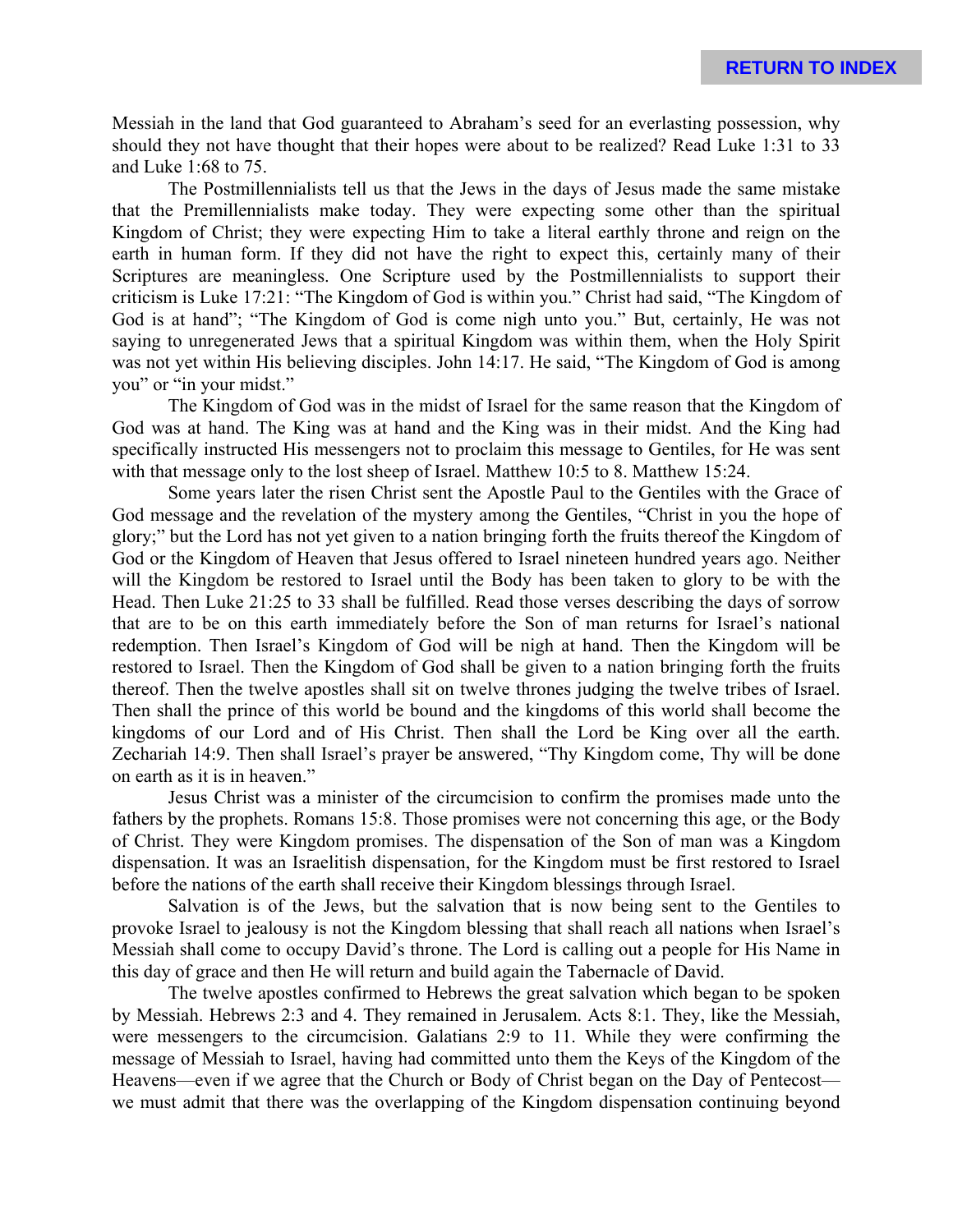the death of the King until Israel was finally set aside. Right on to the close of the Book of Acts there is the mixture of Kingdom truths with the Grace of God. But about the year 60 A. D. God's judgment upon Israel was declared in the eleventh chapter of Romans and the final judgment was pronounced in the closing verses of the last chapter of Acts. After the Apostle to the Gentiles declared the impending judgment of God upon Israel, in the eleventh chapter of Romans, he thus declared the Kingdom of God.

"The Kingdom of God is not meat and drink, but righteousness, and peace, and joy in the Holy Spirit." Romans 14:17.

All believers in this dispensation are members of Christ's Body having been baptized by the Holy Spirit into that One Body. They are in the Kingdom of the Son of God's love. They have the righteousness of God in Christ, because Christ was made sin for them. II Corinthians 5:21. They have peace with God because justified by faith. Romans 5:1. They may experience the true joy of the Holy Spirit, if they walk in the Spirit and make no provision for the flesh to fulfill the lusts thereof.

Because righteousness and peace and the Holy Spirit is within the believer, it might be said that the Kingdom of God is within him. The believer is in the Kingdom of Christ. But surely this Kingdom of God and this Kingdom of Christ differ, in many respects, from the Kingdom of Heaven, and the Kingdom of God mentioned by Christ in Matthew. It is the same God and the same Christ and the same Holy Spirit, but there are different aspects of the Kingdom. The children of the Kingdom, mentioned in Matthew 8:12, are to be cast out into outer darkness, but the children of the Kingdom, mentioned in Colossians 1:13, have been delivered from the power of darkness and shall never be cast out of that Kingdom.

The same Christ who was properly saluted by Nathaniel, "King of Israel," is now in heaven as, "Head of the Church which is His Body." Israel is not Christ's Body. Israel has been, and will be again, a nation in the land of Israel. And the Kingdom will be restored to them, when, the King comes. That Kingdom shall suddenly appear. It was undoubtedly for that Kingdom that Christ taught His disciples to pray, rather than for the spread of the Kingdom or the extension of the Kingdom during this Body dispensation. There are many professing Christians in Christendom who are not in the Body of Christ. In the thirteenth of Matthew the Kingdom of Heaven is likened to such a mixture.

If we refer to the Body of Christ as the Kingdom of Christ, we know that the Church is not the Messianic Kingdom that is to be established on this earth when Daniel 2:44 shall be fulfilled by the coming of the King of Glory. Psalm 24:7.

# **JEWS AND GENTILES**

Generally speaking, Jews and Gentiles do not mix well religiously. They never have. In recent years some so-called modern religious Jews have been found fellowshipping with some so-called modern Christians, with the understanding that the Bible is not God's Word and that Jesus Christ is not God's Son. And sad to say, for some reason there does not always exist real warm fellowship in genuine Christian circles between saved Jews and saved Gentiles. Surely the Christian's Bible is very largely a Jewish Bible, for ninety percent of the Old Testament Scriptures deal with the Jews and only deal with other nations as those nations deal with the Jews. Matthew, Mark, and Luke are ninety percent Jewish; for in them Jesus Christ is the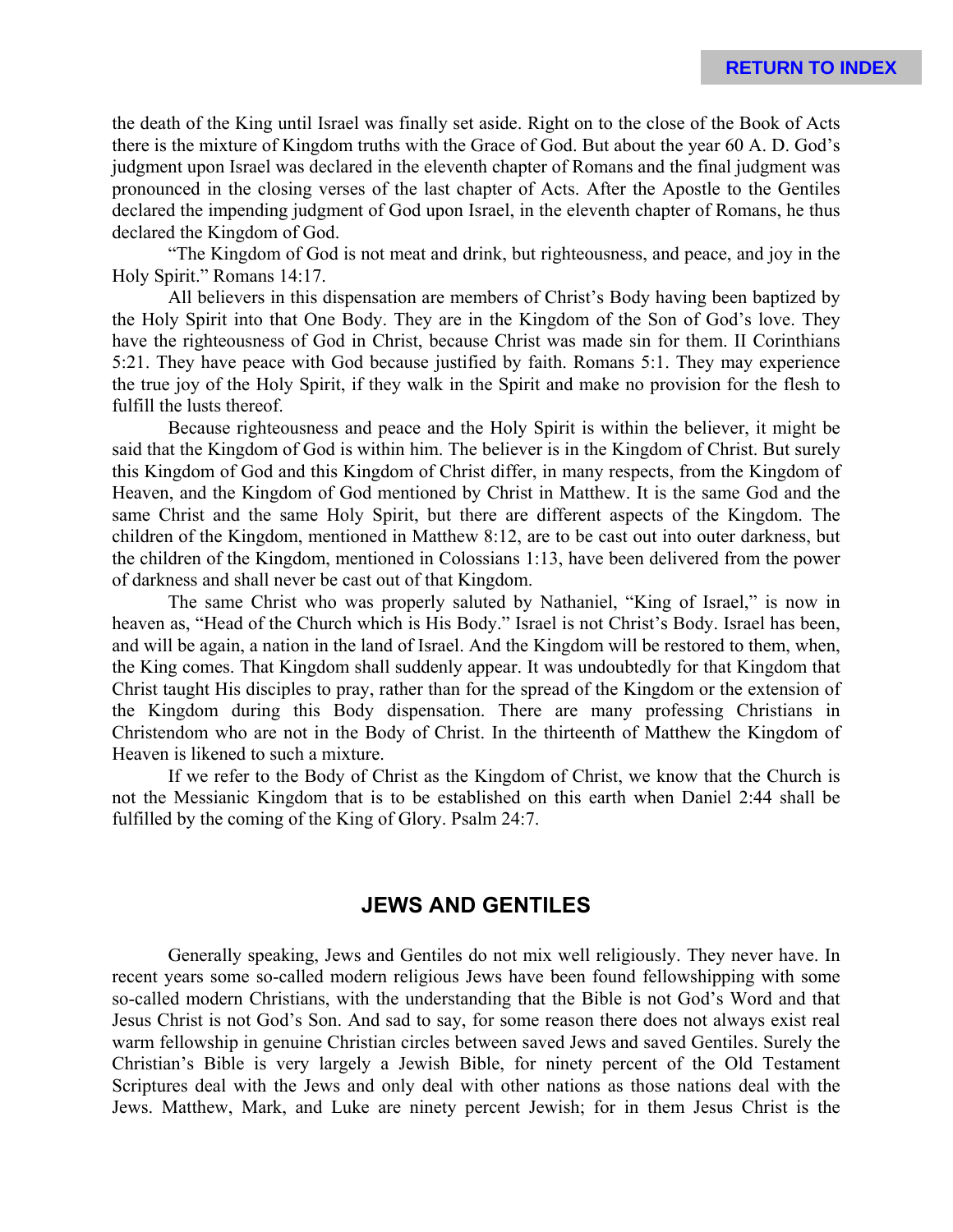minister of the circumcision, made under the law, confirming the promises of the prophets made unto the fathers. Then He was sent to the lost sheep of the House of Israel. Even in John's Message virtually every scene is set on a Jewish stage. The Book of Acts, which is called the history of the early Christian Church, is nearly ninety percent Jewish. The twelve apostles were Jews before they became Christians. Paul, the Apostle to the Gentiles, was a Jew. The first ten thousand of twenty thousand-or more Christians were Jews. The Gospel of Christ was for the Jews first. All of the Scriptures were written by Jews, for although Luke's nationality is uncertain it is reasonably certain that he was a Jew by religion, if not by birth, before he became a Christian. Jesus Christ said, "salvation is of the Jews." John 4:22. Christianity is of The Jew and the Jews. Ephesians 2:20. Jesus Christ was born as King of the Jews and died as King of the Jews. All of His apostles were Jews.

More than thirty years after Jesus Christ died on the cross it was revealed by Him from heaven, through Paul, that He broke down, by His sacrificial death, the middle-wall of partition that stood between the Jews and the Gentiles, that God might make of the twain one New Man. Ephesians 2:11 to 15. Some years before this the apostles knew that believing Jews and believing Gentiles had been baptized by one Spirit into one body. I Corinthians 12:13. However, we have only to read the Book of Acts, the Epistle to the Galatians, and other epistles, to learn that there was lack of understanding and warm fellowship between the saved Jews and the saved Gentiles in the early Christian Church. There was even suspicion, distrust and schism.

Peter was the acknowledged leader of the twelve apostles, and with him with much authority, as a minister to the circumcision, was James. This James was perhaps one of the twelve and the Lord's brother.

In the twenty-first chapter of Acts is recorded, what appears to us, a strange experience at Jerusalem involving James and Paul. In the second chapter of Galatians is recorded, what appears to us, a strange experience at Antioch between Peter and Paul. In the first case Paul was visiting the headquarters of the apostles to Israel, that is the Twelve. In the second case Peter was visiting the headquarters of Paul and Barnabas who were sent to the Gentiles with the Gospel of the uncircumcision. Galatians 2:7 and 9.

The question comes to us, as students of God's Word, if Peter deserved the condemnation that Paul gave him at Antioch, did not Paul, at Jerusalem in the temple under a Jewish vow, deserve the condemnation which so many of his critics heap upon him today, for his folly in going to Jerusalem? If Paul were in that temple, out of the will of God, with a Jewish vow twenty-seven years after Christ had broken down the middle-wall of partition on the cross, he certainly was equally as guilty as was Peter. Peter, through fear of the Jews, refused to have fellowship with Gentile Christians several years after the Lord had revealed unto him in his Joppa house-top vision, that repentance unto life was to be granted also unto the Gentiles. Acts 11:18 and 10:28. But there is not a word in the Divine record, either by Paul's confession or otherwise, that the Lord was displeased when Paul became a Jew for several days in the Jerusalem temple. Yes, Paul got into serious trouble, but when was he out of trouble? With his changed name and his special ministry he was ever proving what the Lord told him at his conversion, "how great things he must suffer for my name's sake." Acts 9:16.

Paul acted as he did at Jerusalem, for the same reason that he circumcised Timothy, because of the Jews. Acts 16:3. Peter acted as he did at Antioch, because of the Jews. Galatians 2:12. But their motives were entirely different. Peter feared the Jews. But certainly there was no fear in Paul, who was ready and willing to die at Jerusalem for the name of the Lord Jesus. Acts 21:13. His critics say that Paul failed to accomplish his purpose by going to Jerusalem, but his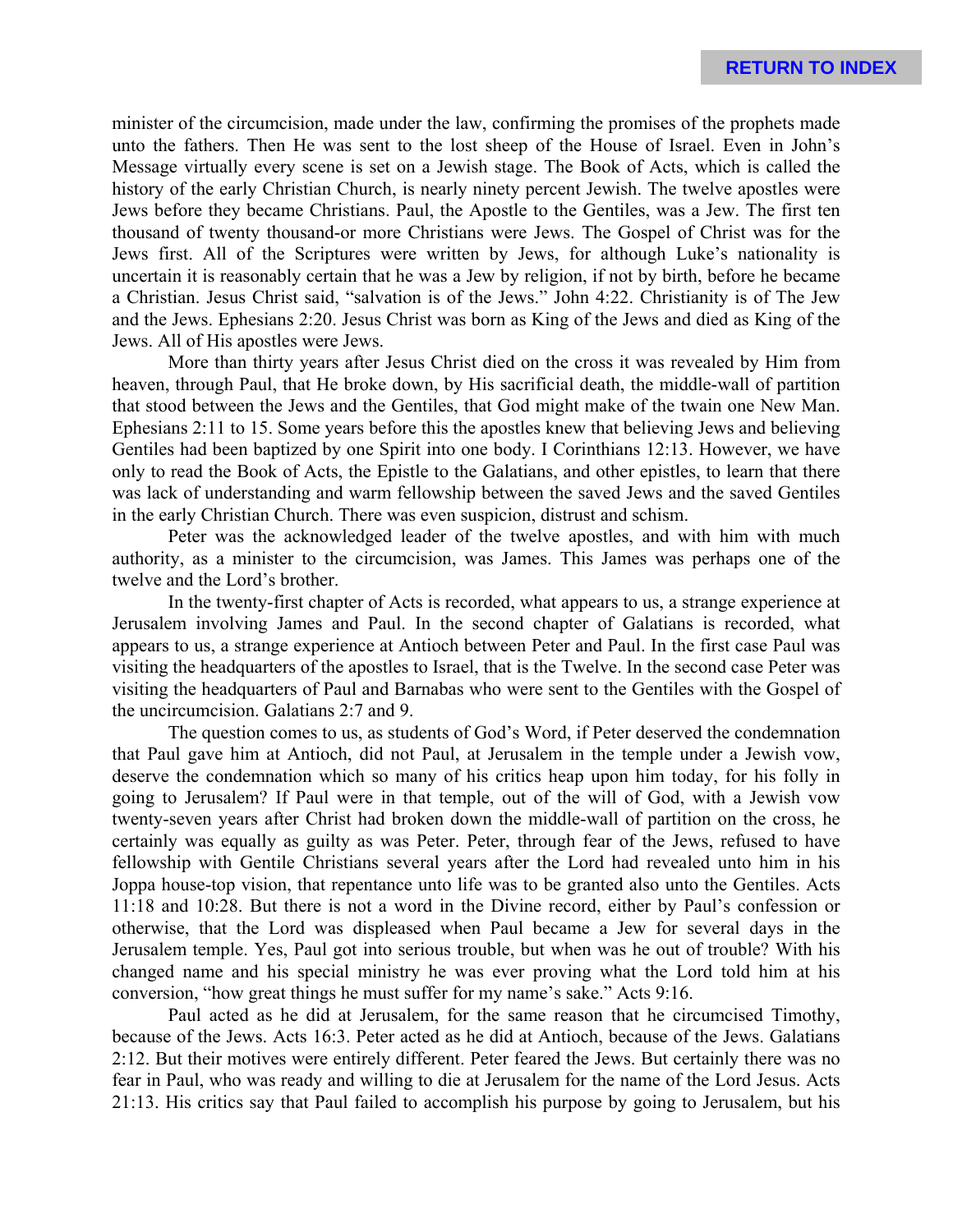act was one of heroism rather than compromise and was the proof of his statement in Romans 9:2, "that I have great heaviness and continual sorrow in my heart for my kinsmen after the flesh." He was demonstrating, with the sanction of the Lord, the principle stated by him in I Corinthians 9:20; "and unto the Jews I became a Jew, etc."

We must bear in mind that Paul had a peculiar two-fold ministry, different in several respects from the ministry of the Twelve. This two-fold ministry was fulfilled by him until Israel was finally set aside with the close of Acts. After that time Paul gave forth a message which was different from any message God had ever revealed to and through any of his servants. With this new revelation Paul never again became a Jew to the Jews, for his new message had chiefly to do with a mystery among the Gentiles, and the proclamation of the unsearchable riches among the Gentiles, the foolish nation by whom God was to anger Israel.

Let us read the Scriptures, telling of these two strange experiences.

### JAMES AND PAUL Acts 21:18 to 28

And the day following Paul went in with us unto James; and all the elders were present.

And when he had saluted them, he declared particularly what things God had wrought among the Gentiles by his ministry.

And when they heard it, they glorified the Lord, and said unto him, Thou seest, brother, how many thousands of Jews there are which believe; and they are all zealous of the law:

And they are informed of thee, that thou teachest all the Jews which are among the Gentiles to forsake Moses, saying that they ought not to circumcise their children, neither to walk after the customs.

What is it therefore? the multitude must needs come together; for they will hear that thou art come.

Do therefore this that we say to thee: We have four men which have a vow on them:

Them take, and purify thyself with them, and be at charges with them, that they may shave their heads; and all may know that those things, whereof they were informed concerning thee, are nothing; but that thou thyself also walkest orderly, and keepest the law.

As touching the Gentiles which believe, we have written and concluded that they observe no such thing, save only that they keep themselves from things offered to idols, and from blood, and from strangled, and from fornication.

Then Paul took the men, and the next day purifying himself with them entered into the temple, to signify the accomplishment of the days of purification, until that an offering should be offered for every one of them.

And when the seven days were almost ended, the Jews which were in Asia, when they saw him in the temple, stirred up all the people, and laid hands on him.

Crying out, Men of Israel, help: This is the man that teacheth all men everywhere against the people, and the law, and this place: and further brought Greeks also into the temple, and hath polluted this holy place.

> PETER AND PAUL Galatians 2:10 to 15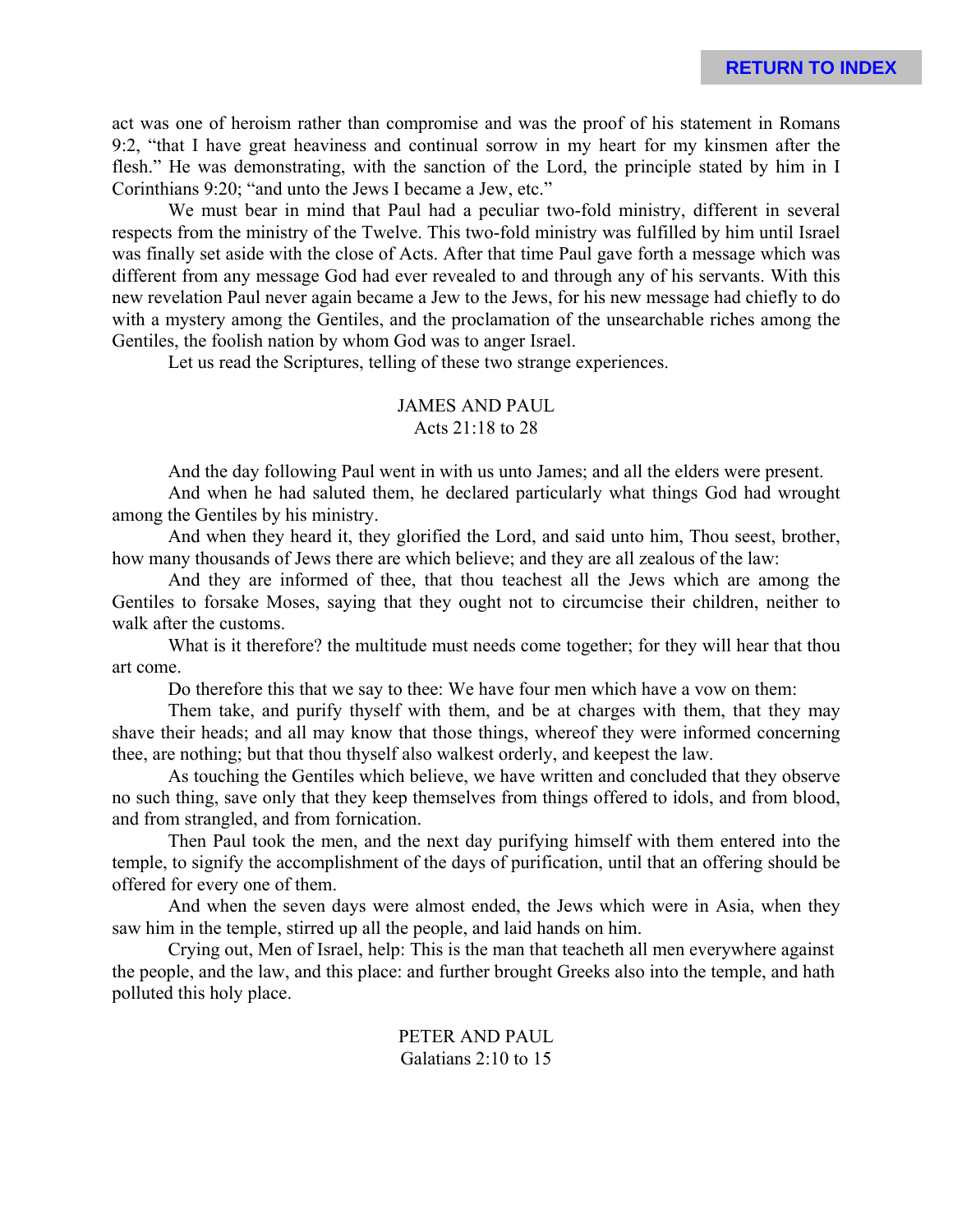But when Peter was come to Antioch, I withstood him to the face, because he was to be blamed.

For before that certain came from James, he did eat with the Gentiles: but when they were come, he withdrew and separated himself, fearing them which were of the circumcision.

And the other Jews dissembled likewise with him; insomuch that Barnabas also was carried away with their dissimulation.

But when I saw that they walked not upright according to the truth of the Gospel, I said unto Peter before them all, if thou, being a Jew, livest after the manner of Gentiles, and not as do the Jews, why compellest thou the Gentiles to live as do the Jews?

We who are Jews by nature, and not sinners of the Gentiles.

The Jews that Peter feared were undoubtedly Christian Jews. They were Jews who condemned him for fellowship with Gentiles before. Acts 11:1 to 3. This first condemnation came to him immediately after his own confession, "it is an unlawful thing for a man that is a Jew to keep company, or come unto one of another nation." Acts 10:28. Who had made it unlawful for Israel to associate with Gentiles? Israel's Lord. But Israel's Lord changed this law several years after His death and resurrection. But until Peter's vision, the law stood and was generally obeyed. But now Peter perceived that God was "no respecter of persons, but in every nation, etc." Acts 10:34 and 35.

Peter perceived this and he persuaded some of the other Christian Jews to perceive it. But so far as most of the Jews were concerned, they neither perceived it nor wanted to perceive it. They apparently had no desire to outlive the prejudice against the Gentiles that had existed for centuries. They did not want to believe that Gentiles were coming from the east and from the west to sit down in the Kingdom with Abraham, and Isaac, and Jacob. Matthew 8:11 and 12.

The Jews had been very easily provoked to anger time and again, whenever God had bestowed a blessing upon the Gentiles; and apparently in Antioch they so frightened Peter that he either forgot the Lord's revelation or deliberately disobeyed His will. But we must remember that Peter was a minister of the circumcision with headquarters at Jerusalem where he, with James and others, still worshipped in the temple. Even in the year 60 A. D., the Jews considered that their temple was the holy place and they would not permit a Gentile to pollute it by entering into it. Acts 21:28.

No company of Jews were ever more angry than those banded together and who bound themselves under a curse, saying that they would neither eat nor drink till they had killed Paul. They were provoked to this murderous anger because Paul told them that their Messiah had appeared to him in their Jerusalem temple and told him to preach salvation to Gentiles. Acts 22:17 to 22.

"By a foolish nation I will anger you." Romans 10:19.

Perhaps you remember the story of Jonah, the Prophet, whom God sent to a foolish nation and because those Gentiles repented at Jonah's preaching God had mercy upon them, and instead of cursing them He blessed them; with the result that Jonah was exceedingly displeased; and he was very angry. Jonah 4:1.

But let man and beast be covered with sackcloth, and cry mightily unto God; yea, let them turn every one from his evil way, and from the violence that is in their hands. Who can tell if God will turn and repent, and turn away from His fierce anger, that we perish not? And God saw their works, that they turned from their evil way; and God repented of the evil, that He had said that He would do unto them; and He did it not. But it displeased Jonah exceedingly, and he was very angry. And he prayed unto the Lord, and said, I pray thee, O Lord, was not this my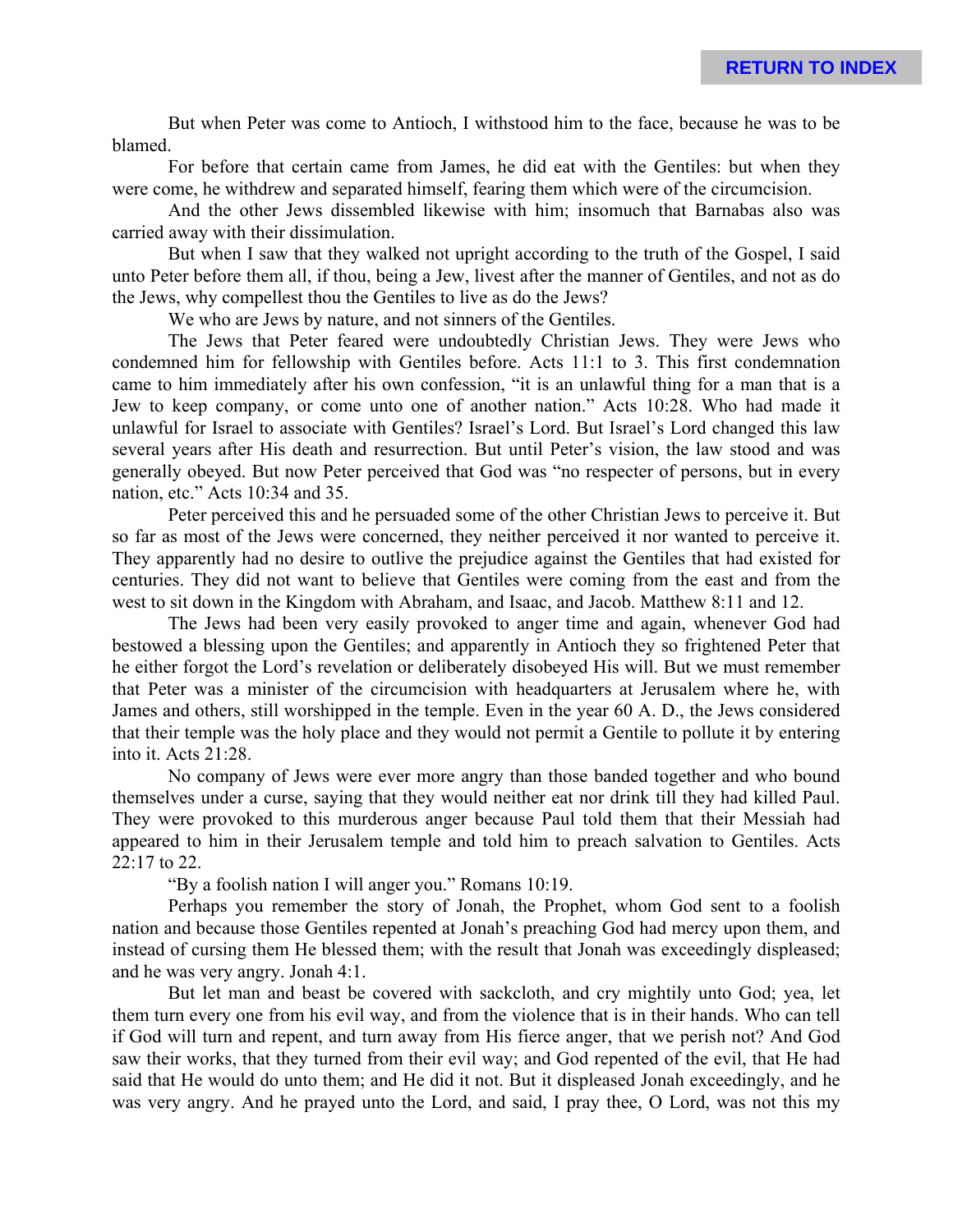saying, when I was yet in my country? Therefore I fled before unto Tarshish; for I knew that thou art a gracious God, and merciful, slow to anger, and of great kindness, and repentest Thee of the evil. Therefore now, O Lord, take, I beseech Thee my life from me; for it is better for me to die than to live. Jonah 3:8 to 10 and Jonah 4:1 to 3.

When Jesus, the Messiah, preached to the Jews in their synagogue at Nazareth He told of God's mercy and blessings upon a Gentile woman in the days of Elijah and a Gentile man in the days of Elisha. How did the message of Jesus please the Jew? They were exceedingly displeased and they were very, very angry.

Here is the record:

And He closed the book, and He gave it again to the minister, and sat down. And the eyes of all them that were in the synagogue were fastened on Him. And He began to say unto them, This day is this scripture fulfilled in your ears. And all bare Him witness, and wondered at the gracious words which proceeded out of His mouth. And they said, Is not this Joseph's son? And He said unto them, Ye will surely say unto me this proverb, Physician, heal thyself: whatsoever we have heard done in Capernaum, do also here in thy country. And He said, Verily I say unto you, No prophet is accepted in his own country. But I tell you of a truth, many widows were in Israel in the days of Elias, when the heaven was shut up three years and six months, when great famine was throughout all the land: But unto none of them was Elias sent, save unto Sarepta, a city of Sidon, unto a woman that was a widow. And many lepers were in Israel in the time of Eliseus the prophet; and none of them was cleansed, saving Naaman the Syrian. And all they in the synagogue, when they heard these things were filled with wrath, and rose up, and thrust Him out of the city, and led Him unto the brow of the hill whereon their city was built, that they might cast him down headlong. But He passing through the midst of them went His way, And came down to Capernaum, a city of Galilee, and taught them on the Sabbath days. Luke 4:20 to 31.

When the twelve apostles found Jesus talking to a Gentile woman, were they pleased or displeased?

Then Jesus went thence, and departed into the coasts of Tyre and Sidon. And, behold, a woman of Canaan came out of the same coasts, and cried unto Him, saying, Have mercy on me, O Lord, thou son of David; my daughter is grievously vexed with a devil. But He answered her not a word. And His disciples came and besought Him, saying, Send her away; for she crieth after us. But He answered and said, I am not sent but unto the lost sheep of the house of Israel. Then came she and worshipped Him, saying, Lord, help me. But He answered and said, It is not meet to take the children's bread, and cast it to dogs. And she said, Truth, Lord: yet the dogs eat of the crumbs which fall from their master's table. Then Jesus answered and said unto her, O woman, great is thy faith: be it unto thee even as thou wilt. And her daughter was made whole from that very hour. And Jesus departed from thence, and came nigh unto the sea of Galilee; and went up into a mountain, and sat down. Matthew 15:21 to 29.

Why were the Jews willing that the Gentile Centurion should receive a blessing from Jesus?

Here is the record:

The centurion answered and said, Lord, I am not worthy that thou shouldest come under my roof: but speak the word only, and my servant shall be healed. For I am a man under authority, having soldiers under me; and I say to this man, Go, and he goeth; and to another, Come, and he cometh; and to my servant, Do this, and he doeth it. When Jesus heard it, He marvelled, and said to them that followed, Verily I say unto you, I have not found so great faith, no, not in Israel. And I say unto you, That many shall come from the east and west, and shall sit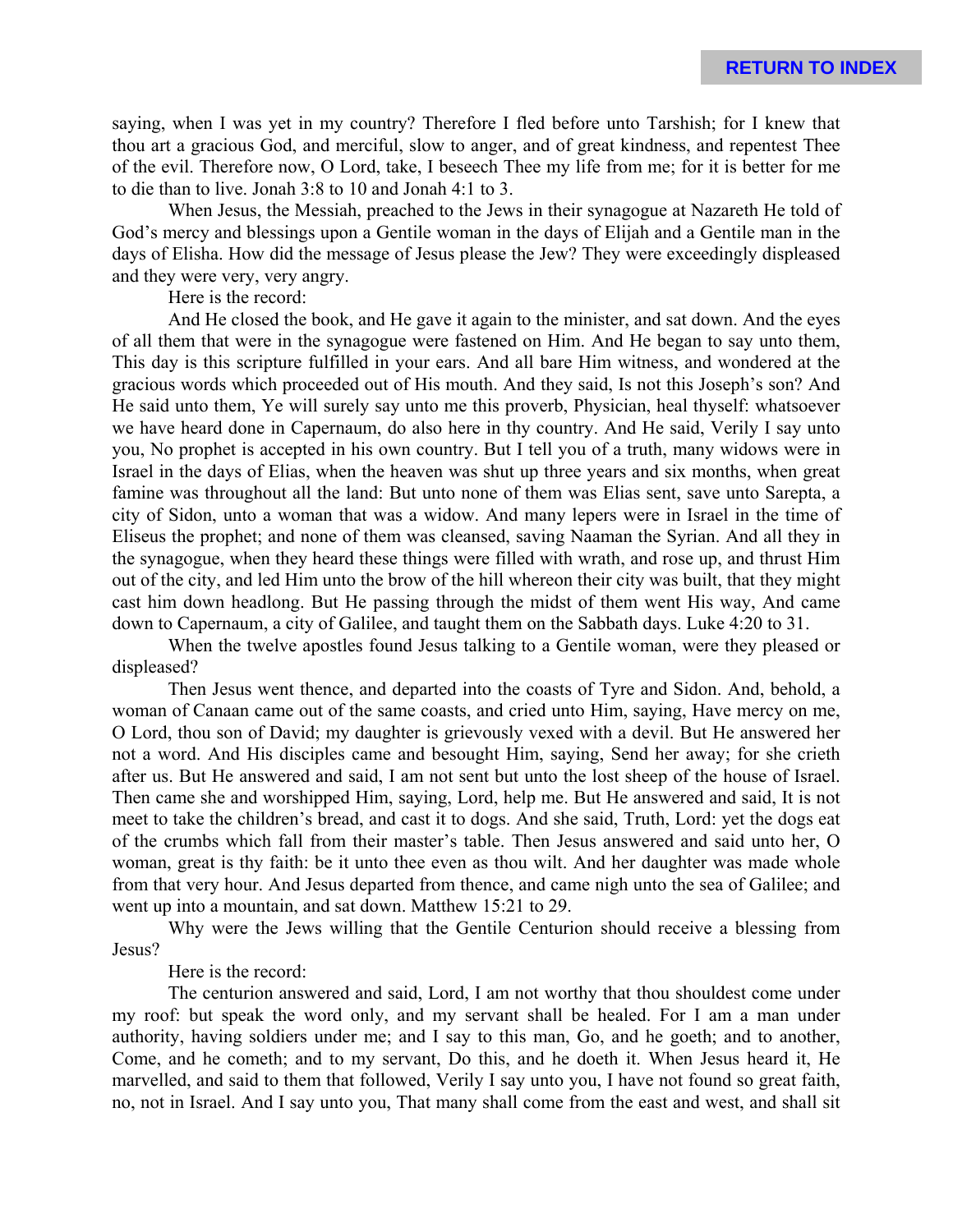down with Abraham, and Isaac, and Jacob, in the Kingdom of Heaven. But the children of the Kingdom shall be cast out into outer darkness; there shall be weeping and gnashing of teeth. And Jesus said unto the centurion, Go thy way; and as thou hast believed, so be it done unto thee. And his servant was healed in the selfsame hour. Matthew 8:8 to 13.

"And when they came to Jesus, they besought him instantly, saying, That he was worthy for whom He should do this: For he loveth our nation and he hash built us a synagogue." Luke 7:4 and 5.

Now let us read why the Jews were displeased with Paul and were so angry than they wanted to murder him.

Here is the record:

And it came to pass, that, when I was come again to Jerusalem, even while I prayed in the temple, I was in a trance; And saw Him saying unto me, Make haste, and get thee quickly out of Jerusalem; for they will not receive thy testimony concerning Me. And I said, Lord, they know that I imprisoned and beat in every synagogue them that believed on Thee: And when the blood of Thy martyr Stephen was shed, I also was standing by, and consenting unto his death, and kept the raiment of them that slew him. And He said unto me, Depart; for I will send thee far hence unto the Gentiles. And they gave him audience unto this word, and then lifted up their voices, and said, Away with such a fellow from the earth; for it is not fit that he should live. And as they cried out, and cast off their clothes, and threw dust into the air, The chief captain commanded him to be brought into the castle, and bade that he should be examined by scourging; that he might know wherefore they cried so against him. Acts 22:17 to 24.

The Roman officer feared that the Jews would pull Paul in pieces. Acts 23:10. Paul had been forewarned of his peril and he was now finishing his course with joy. Acts 20:24. His testimony to Israel was drawing to a close. He had written to Rome that he was ready to go there with the gospel; and there a new ministry awaited him. There was neither fear nor compromise on his part. Neither was there a single confession from him that he was not in the perfect will of God. He had declared himself free from the blood of Israel and God's purpose to use him in an exclusive Gentile ministry. Acts 18:6. But God had not yet abandoned His Nation and Paul was not yet ready to pronounce God's judgment upon them, although he knew it was impending; and he had so written the Romans. Romans 11:8.

Apparently the Jews had no desire to pull James, or any of the Twelve, in pieces. Why not? They too were preaching Jesus. Surely this should convince any thinking person that Paul had a Christ-given ministry different from that given to Peter and the eleven.

The Lord stood by Paul while he testified in Jerusalem and told him to be of good cheer. Acts 23:11. He must yet testify of Christ before Kings. Acts 9:15. He must go to Rome. Acts 23:11. Certainly it required more than human strength in such a predicament. The Lord sustained and enabled this man who was ever obedient to that heavenly vision.

The Lord had much additional truth for this Apostle to the Gentiles to write before the Scriptures for His Church would be complete. This truth was especially about Gentiles and the Body of Christ but was not to be given until God had blinded "the rest" of Israel. Romans 11:7 and 8. This He did after Paul reached Rome. Acts 28:25 to 28.

The last seven epistles of Paul, Ephesians, Philippians, Colossians, Philemon, Titus, First Timothy and Second Timothy, have so angered the Jews that they wholly discredit and condemn them, if they can be persuaded to read them. Why? Because in them an ex-Jew is referring to himself as a prisoner of Israel's Messiah for the Gentiles, whom the Jews had regarded as "no people" and as dogs. Romans 10:19. In them this ex-Jew is revealing the fact that the Lord's last